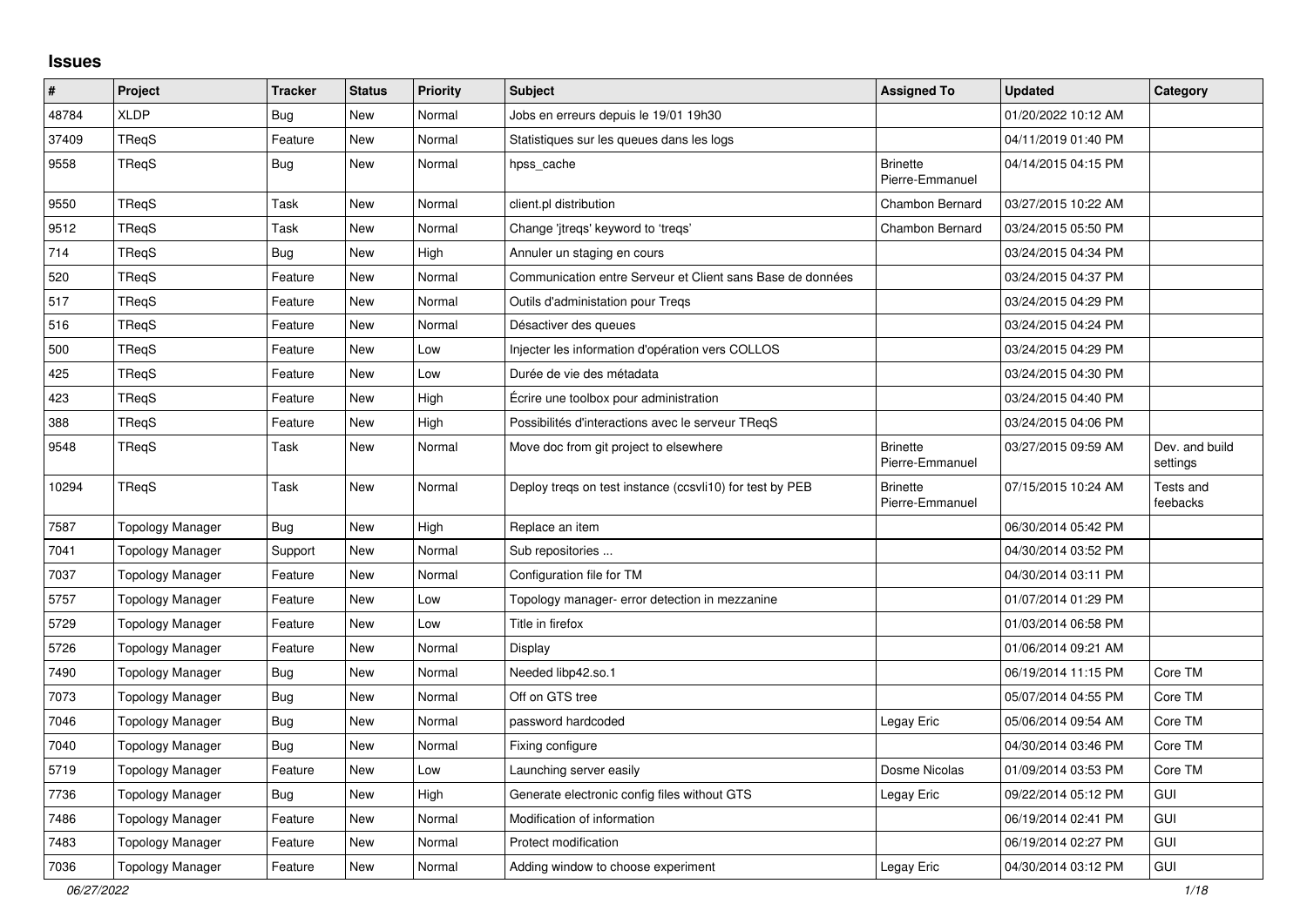| #     | Project            | <b>Tracker</b> | <b>Status</b> | <b>Priority</b> | Subject                                                                        | <b>Assigned To</b>  | <b>Updated</b>      | Category |
|-------|--------------------|----------------|---------------|-----------------|--------------------------------------------------------------------------------|---------------------|---------------------|----------|
| 8995  | SphereLib          | Bug            | New           | High            | python2.7-config                                                               |                     | 01/28/2015 04:21 PM |          |
| 1003  | SphereLib          | Bug            | <b>New</b>    | Normal          | ps detection                                                                   |                     | 10/15/2010 01:51 PM |          |
| 959   | SphereLib          | Feature        | New           | Low             | intégrer ginp                                                                  |                     | 10/06/2010 11:30 AM |          |
| 938   | SphereLib          | <b>Bug</b>     | New           | Low             | Construction icosahedron                                                       |                     | 09/29/2010 11:32 AM |          |
| 890   | SphereLib          | Feature        | <b>New</b>    | Low             | spline with order $!=$ 3                                                       |                     | 09/06/2010 03:08 PM |          |
| 767   | SphereLib          | Task           | New           | Normal          | Mise au propre des include de la lib                                           |                     | 06/16/2010 11:36 AM |          |
| 755   | SphereLib          | Feature        | <b>New</b>    | Normal          | Parallélisation de cat2mask                                                    |                     | 06/14/2010 04:34 PM |          |
| 754   | SphereLib          | Feature        | New           | Normal          | Parallélisation de la routine apodize_mask                                     |                     | 06/14/2010 04:33 PM |          |
| 742   | SphereLib          | Task           | New           | Normal          | Import des binaires fits                                                       | Le Jeune Maude      | 06/09/2010 07:24 PM |          |
| 1561  | Smurf              | <b>Bug</b>     | <b>New</b>    | Normal          | Smurf::RRD does not support "base"                                             |                     | 04/13/2011 05:00 PM |          |
| 432   | Smurf              | Bug            | New           | High            | creation de fichiers vides                                                     |                     | 04/23/2021 11:44 AM |          |
| 202   | Smurf              | Feature        | New           | Low             | Smurf::DB::Getopt add fping to smelect                                         |                     | 10/21/2009 04:46 PM |          |
| 351   | RIsngCons          | <b>Bug</b>     | New           | Urgent          | Refresh only on action                                                         | <b>Puel Mattieu</b> | 04/08/2016 04:07 PM |          |
| 187   | RIsngCons          | Feature        | New           | Low             | Abort limit/delete/ack                                                         | <b>Puel Mattieu</b> | 10/07/2009 01:08 PM |          |
| 186   | RIsngCons          | Feature        | New           | Normal          | Flood limit                                                                    | <b>Puel Mattieu</b> | 10/07/2009 01:07 PM |          |
| 93    | RIsngCons          | Feature        | New           | Low             | Touche pour forcer le renouvellement de cache                                  |                     | 03/31/2009 10:16 AM |          |
| 87    | RIsngCons          | Feature        | New           | Low             | Limiter la taille du cache                                                     |                     | 03/30/2009 03:32 PM |          |
| 86    | RIsngCons          | Feature        | <b>New</b>    | Low             | Tris dynamiques                                                                |                     | 03/30/2009 03:31 PM |          |
| 5202  | RENOIR chat        | Task           | New           | Low             | Calibrating with style: Gaia self-calibration                                  | Zoubian Julien      | 10/03/2013 04:57 AM |          |
| 5201  | RENOIR chat        | Task           | <b>New</b>    | Low             | Julia: a fast dynamic language for technical computing                         | Zoubian Julien      | 10/03/2013 02:40 AM |          |
| 5200  | <b>RENOIR</b> chat | Task           | New           | Low             | Topcat version 4                                                               | Zoubian Julien      | 10/03/2013 01:09 AM |          |
| 5199  | <b>RENOIR</b> chat | Task           | New           | Low             | Ipython notebook                                                               | Zoubian Julien      | 10/03/2013 12:59 AM |          |
| 5198  | <b>RENOIR</b> chat | Task           | <b>New</b>    | Low             | Laboratory for visual learning (LVL)                                           | Zoubian Julien      | 10/03/2013 12:56 AM |          |
| 4788  | <b>RENOIR</b> chat | Task           | New           | Low             | Nemo3 / SuperNemo experiments                                                  |                     | 07/09/2013 06:26 PM |          |
| 49890 | PyROS              | Task           | New           | Normal          | Global Start & Stop (safe)                                                     |                     | 03/16/2022 04:52 PM |          |
| 49889 | PyROS              | Task           | New           | Normal          | Backup                                                                         |                     | 03/16/2022 04:49 PM |          |
| 49888 | PyROS              | Task           | <b>New</b>    | Normal          | Firewall                                                                       |                     | 03/16/2022 04:48 PM |          |
| 49887 | PyROS              | Task           | New           | Normal          | Hardware                                                                       |                     | 03/16/2022 04:47 PM |          |
| 49886 | PyROS              | Task           | New           | Normal          | System watch (Nagios, )                                                        |                     | 03/16/2022 04:47 PM |          |
| 49885 | PyROS              | Task           | New           | Normal          | Network                                                                        |                     | 03/16/2022 04:46 PM |          |
| 49878 | PyROS              | Task           | New           | Normal          | SF02-SCP integration - Lancement auto de l'agent de gestion du<br>SP lifecycle |                     | 03/16/2022 10:37 AM |          |
| 49876 | PyROS              | Task           | New           | Normal          | Guitastro integration                                                          |                     | 03/16/2022 07:28 AM |          |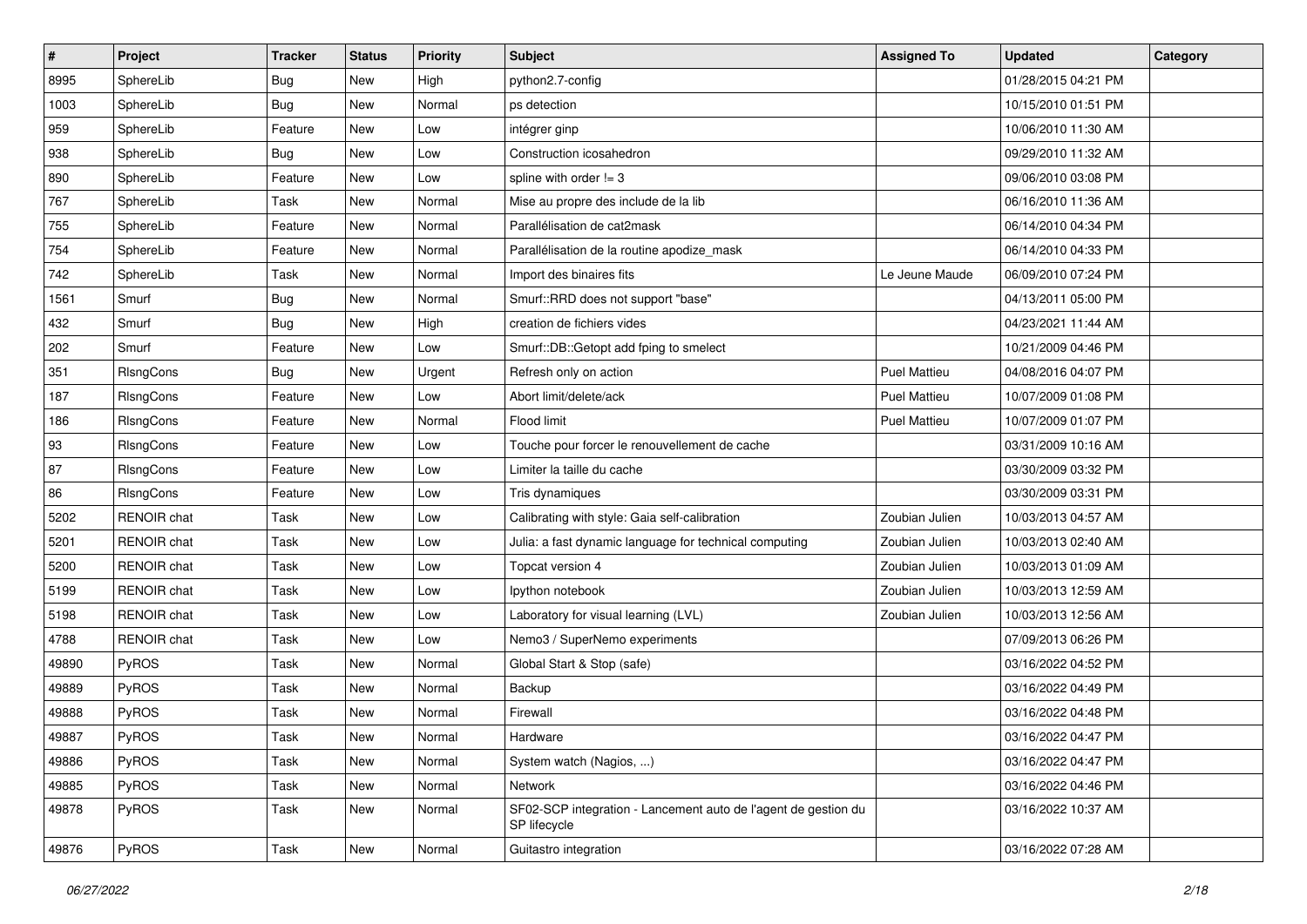| $\vert$ # | Project      | Tracker | <b>Status</b> | <b>Priority</b> | Subject                                                                                                                               | <b>Assigned To</b> | <b>Updated</b>      | Category |
|-----------|--------------|---------|---------------|-----------------|---------------------------------------------------------------------------------------------------------------------------------------|--------------------|---------------------|----------|
| 49875     | PyROS        | Task    | <b>New</b>    | Normal          | (classic) Installation Guitastro & dependencies                                                                                       |                    | 03/16/2022 07:27 AM |          |
| 49874     | PyROS        | Task    | <b>New</b>    | Normal          | (docker) Installation Guitastro & dependencies                                                                                        |                    | 03/16/2022 07:26 AM |          |
| 49872     | <b>PyROS</b> | Task    | New           | Normal          | Restauration de la config par défaut                                                                                                  |                    | 03/15/2022 11:10 PM |          |
| 49871     | PyROS        | Task    | New           | Normal          | Config par défaut (à définir)                                                                                                         |                    | 03/15/2022 11:11 PM |          |
| 49870     | PyROS        | Task    | <b>New</b>    | Normal          | Config générale : logo, pagination, couleurs, options générales,<br>options par feature,                                              |                    | 03/15/2022 11:11 PM |          |
| 49543     | PyROS        | Task    | New           | Normal          | Users View (list & 1)                                                                                                                 |                    | 02/23/2022 06:06 PM |          |
| 49541     | PyROS        | Task    | New           | Normal          | API REST (scripting du website via script pyros_api.py)                                                                               | Koralewski Alexis  | 03/15/2022 11:26 PM |          |
| 49478     | PyROS        | Task    | New           | Normal          | Test                                                                                                                                  | Koralewski Alexis  | 02/22/2022 12:25 PM |          |
| 49253     | PyROS        | Task    | <b>New</b>    | Normal          | READ 1 & list                                                                                                                         |                    | 02/21/2022 03:21 PM |          |
| 49252     | <b>PyROS</b> | Task    | New           | Normal          | <b>WEB FORM</b>                                                                                                                       |                    | 02/17/2022 01:59 PM |          |
| 49251     | PyROS        | Task    | New           | Normal          | Test                                                                                                                                  | Koralewski Alexis  | 02/22/2022 02:59 PM |          |
| 49250     | PyROS        | Task    | New           | Normal          | <b>CREATE/UPDATE Sequence</b>                                                                                                         |                    | 02/23/2022 12:02 PM |          |
| 49247     | PyROS        | Task    | <b>New</b>    | Normal          | State diagram (doc)                                                                                                                   |                    | 02/03/2022 09:34 AM |          |
| 49246     | PyROS        | Task    | New           | Normal          | Sequence Lifecycle (status)                                                                                                           |                    | 02/03/2022 09:34 AM |          |
| 49227     | PyROS        | Task    | <b>New</b>    | Normal          | Corrections cosmétiques (de pixels)                                                                                                   | Klotz Alain        | 02/02/2022 02:19 PM |          |
| 49224     | PyROS        | Task    | New           | Normal          | Choisir le bias, le flat, et le dark (en fn des metadata)                                                                             | Klotz Alain        | 02/02/2022 02:19 PM |          |
| 49217     | PyROS        | Task    | <b>New</b>    | Normal          | 5 - (L2) Critères de qualité d'image (+ json QUAL)                                                                                    | Klotz Alain        | 02/02/2022 02:37 PM |          |
| 49216     | PyROS        | Task    | New           | Normal          | 4 - (L1c) - Combinaison d'images                                                                                                      | Klotz Alain        | 02/02/2022 02:36 PM |          |
| 49210     | PyROS        | Task    | <b>New</b>    | Normal          | <b>CONFIGURATION GENERALE</b>                                                                                                         |                    | 03/15/2022 11:11 PM |          |
| 49162     | PyROS        | Task    | New           | Normal          | Check sequence validity                                                                                                               | Klotz Alain        | 02/03/2022 10:23 AM |          |
| 49157     | PyROS        | Task    | New           | Normal          | Super Super Agent qui surveille l'ensemble des super agents sur<br>chaque noeud (?)                                                   |                    | 01/31/2022 12:12 PM |          |
| 49156     | PyROS        | Task    | New           | Normal          | Super Agent qui démarre et stoppe les autres agents, et surveille<br>leur bonne santé (les relance si besoin) => sur chaque noeud (?) |                    | 01/31/2022 12:12 PM |          |
| 49155     | PyROS        | Task    | <b>New</b>    | Normal          | Architecture décentralisée en plusieurs noeuds (communication<br>via BD)                                                              |                    | 01/31/2022 12:09 PM |          |
| 49152     | PyROS        | Task    | New           | Normal          | RUN/EXEC - Start & Stop software (et Agents)                                                                                          |                    | 05/24/2022 02:55 PM |          |
| 49151     | PyROS        | Task    | New           | Normal          | Script central (pyros.py)                                                                                                             |                    | 01/31/2022 11:36 AM |          |
| 49149     | PyROS        | Task    | New           | High            | SCRIPT RUN (PYROS/pyros.py) (uniquement pour la partie<br>execution)                                                                  |                    | 05/24/2022 02:55 PM |          |
| 49137     | PyROS        | Task    | New           | Normal          | Integration Guitastro lib                                                                                                             | Klotz Alain        | 02/02/2022 03:27 PM |          |
| 49136     | PyROS        | Task    | New           | Normal          | GF04-SECU - Logging integration                                                                                                       |                    | 01/29/2022 12:54 AM |          |
| 49135     | PyROS        | Task    | New           | Normal          | SF15-SST integration                                                                                                                  |                    | 01/29/2022 12:48 AM |          |
| 49134     | PyROS        | Task    | New           | Normal          | SF14-OBC integration                                                                                                                  |                    | 01/29/2022 12:52 AM |          |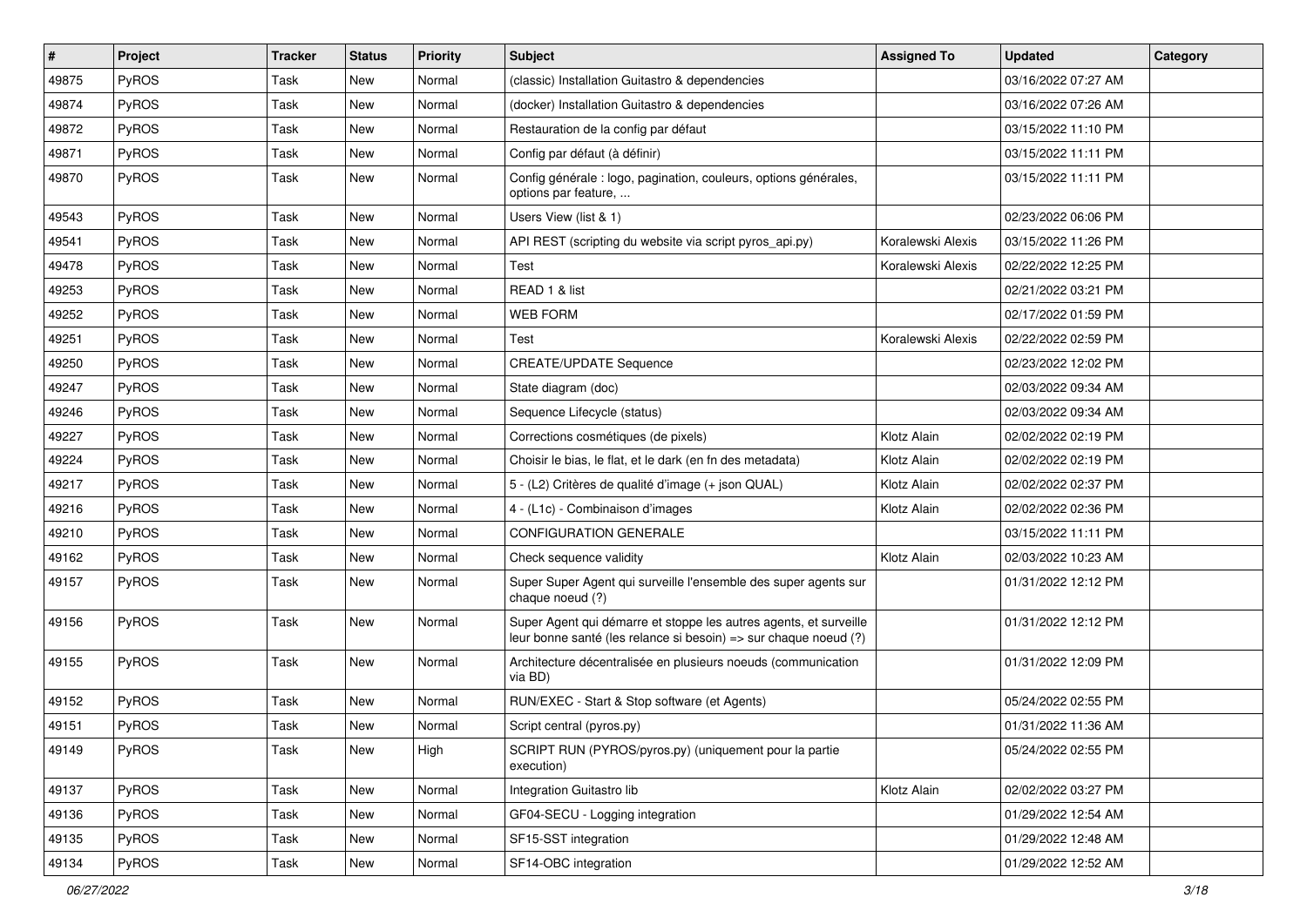| $\vert$ # | Project      | <b>Tracker</b> | <b>Status</b> | <b>Priority</b> | <b>Subject</b>                                                                                   | <b>Assigned To</b> | <b>Updated</b>      | Category |
|-----------|--------------|----------------|---------------|-----------------|--------------------------------------------------------------------------------------------------|--------------------|---------------------|----------|
| 49133     | <b>PyROS</b> | Task           | New           | Normal          | SF13-IAF integration                                                                             |                    | 01/29/2022 12:47 AM |          |
| 49132     | PyROS        | Task           | <b>New</b>    | Normal          | SF12-IAN integration                                                                             |                    | 01/29/2022 12:48 AM |          |
| 49131     | PyROS        | Task           | New           | Normal          | SF11-IPC integration                                                                             |                    | 01/29/2022 12:46 AM |          |
| 49130     | PyROS        | Task           | <b>New</b>    | Normal          | SF10-CAL integration                                                                             |                    | 01/29/2022 12:46 AM |          |
| 49129     | PyROS        | Task           | <b>New</b>    | Normal          | SF09-CMC integration                                                                             |                    | 01/29/2022 12:46 AM |          |
| 49128     | PyROS        | Task           | New           | Normal          | SF08-EXE integration                                                                             |                    | 01/29/2022 12:45 AM |          |
| 49127     | PyROS        | Task           | New           | Normal          | SF07-PLN integration                                                                             |                    | 01/29/2022 12:45 AM |          |
| 49126     | PyROS        | Task           | New           | Normal          | SF06-ALR integration                                                                             |                    | 01/29/2022 12:45 AM |          |
| 49125     | <b>PyROS</b> | Task           | <b>New</b>    | Normal          | SF05-SEQ integration                                                                             |                    | 03/15/2022 11:03 PM |          |
| 49124     | PyROS        | Task           | New           | Normal          | SF04-SPV integration                                                                             |                    | 01/29/2022 12:44 AM |          |
| 49123     | PyROS        | Task           | New           | Normal          | SF03-ENV integration                                                                             |                    | 01/29/2022 12:50 AM |          |
| 49122     | PyROS        | Task           | New           | Normal          | SF02-SCP integration                                                                             |                    | 01/29/2022 12:50 AM |          |
| 49121     | PyROS        | Task           | <b>New</b>    | Normal          | SF01-USR integration                                                                             |                    | 01/29/2022 12:50 AM |          |
| 49120     | PyROS        | Task           | <b>New</b>    | Normal          | General Design (structure, design, responsive, CSS)                                              |                    | 01/29/2022 12:50 AM |          |
| 48307     | PyROS        | Task           | <b>New</b>    | Normal          | Send, Receive, and Process Commands (Agent <= > Agent)                                           |                    | 12/14/2021 02:57 PM |          |
| 48290     | PyROS        | Task           | New           | Normal          | Auto mode                                                                                        |                    | 12/14/2021 12:35 PM |          |
| 48289     | PyROS        | Task           | <b>New</b>    | Normal          | Entity (AgentDevice class)                                                                       |                    | 12/14/2021 12:32 PM |          |
| 48288     | PyROS        | Task           | <b>New</b>    | Normal          | Entity (DeviceController class)                                                                  |                    | 12/14/2021 12:31 PM |          |
| 48287     | <b>PyROS</b> | Task           | New           | Normal          | cRuD (only Read & Delete) - View (& Kill) currently running<br>Agents                            |                    | 12/14/2021 12:26 PM |          |
| 48286     | PyROS        | Task           | <b>New</b>    | Normal          | Lancement auto et gestion des éventuels AgentDevices associés                                    |                    | 12/14/2021 12:22 PM |          |
| 48285     | PyROS        | Task           | <b>New</b>    | Normal          | Lancement auto et gestion du DeviceController associé                                            |                    | 12/14/2021 12:22 PM |          |
| 48284     | PyROS        | Task           | New           | Normal          | Lancement auto et gestion des Components associés (qui sont<br>aussi des DeviceController)       |                    | 12/14/2021 12:20 PM |          |
| 48280     | PyROS        | Task           | New           | Normal          | Agent dérivé de l'Agent général (ex: AgentA, AgentB, AgentC, ou<br>AgentM pour le envmonitoring) |                    | 12/14/2021 03:00 PM |          |
| 48279     | PyROS        | Task           | New           | Normal          | General LOGGING (fichiers texte, écran en mode debug)                                            |                    | 03/16/2022 04:45 PM |          |
| 48278     | PyROS        | Task           | New           | High            | AGENT général (dont dépendent tous les agents et<br>AgentDevices)                                |                    | 01/29/2022 01:05 AM |          |
| 48276     | PyROS        | Task           | New           | Normal          | Scripts d'installation docker                                                                    |                    | 12/14/2021 11:44 AM |          |
| 48275     | PyROS        | Task           | New           | Normal          | version PROD TNC Nouvelle Calédonie - instance docker de<br>production sur site final            |                    | 12/14/2021 11:42 AM |          |
| 48274     | PyROS        | Task           | New           | Normal          | version TEST TNC France - instance docker de test en France                                      |                    | 12/14/2021 11:42 AM |          |
| 48273     | PyROS        | Task           | New           | Normal          | version DEV guitalens - instance docker sur serveur guitalens                                    |                    | 12/14/2021 11:46 AM |          |
| 48271     | PyROS        | Task           | New           | High            | CLASSIC installation (with venv)                                                                 |                    | 03/16/2022 07:27 AM |          |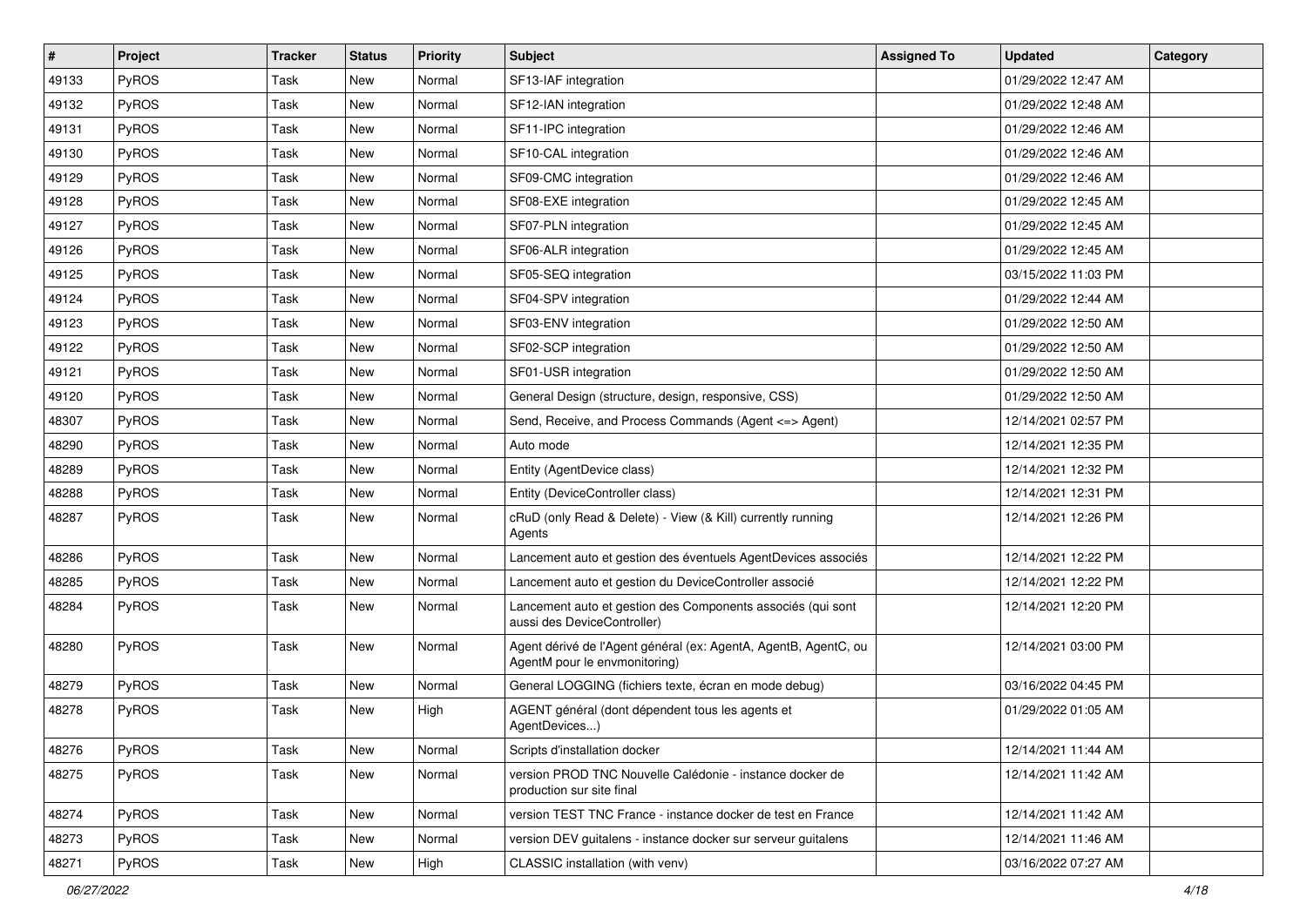| $\pmb{\#}$ | <b>Project</b> | <b>Tracker</b> | <b>Status</b> | <b>Priority</b> | <b>Subject</b>                                                                              | <b>Assigned To</b> | <b>Updated</b>      | Category |
|------------|----------------|----------------|---------------|-----------------|---------------------------------------------------------------------------------------------|--------------------|---------------------|----------|
| 48270      | PyROS          | Task           | New           | Normal          | SCRIPT INSTALL/UPDATE (PYROS/pyros.py) (uniquement pour<br>la partie install & update)      |                    | 02/23/2022 05:57 PM |          |
| 47447      | PyROS          | Task           | New           | Normal          | (F05) ACTIONS (CRUD), VIEWS, and AUTHORIZATIONS                                             |                    | 02/23/2022 10:45 AM |          |
| 47446      | PyROS          | Task           | New           | Normal          | <b>DOSSIER SSI</b>                                                                          |                    | 10/11/2021 11:32 AM |          |
| 47445      | PyROS          | Task           | <b>New</b>    | Normal          | CAHIER DE RECETTE (NC)                                                                      |                    | 10/11/2021 11:31 AM |          |
| 47444      | PyROS          | Task           | New           | Normal          | MANUELS UTILISATION, INSTALLATION, ET MAINTENANCE                                           |                    | 10/11/2021 11:31 AM |          |
| 47443      | PyROS          | Task           | New           | Normal          | RAPPORT DES TESTS & VALIDATIONS (application du plan de<br>test)                            |                    | 10/11/2021 11:31 AM |          |
| 47442      | PyROS          | Task           | <b>New</b>    | Normal          | PLAN DE TESTS ET DE VALIDATIONS                                                             |                    | 10/11/2021 11:33 AM |          |
| 47441      | PyROS          | Task           | <b>New</b>    | Normal          | DOSSIER DE DÉFINITION                                                                       |                    | 10/11/2021 11:32 AM |          |
| 47440      | PyROS          | Task           | New           | Normal          | <b>LIVRABLES</b>                                                                            |                    | 10/11/2021 11:29 AM |          |
| 47439      | PyROS          | Task           | New           | Normal          | PA et PK CNES                                                                               |                    | 01/31/2022 11:29 AM |          |
| 47438      | PyROS          | Task           | <b>New</b>    | Normal          | PK5 (2023-06) - Doc LIVRABLES (et Présentations)                                            |                    | 10/11/2021 11:26 AM |          |
| 47437      | PyROS          | Task           | New           | Normal          | PA4.1 (2023-05) - Présentations et Rapport Avancement                                       |                    | 10/11/2021 11:25 AM |          |
| 47436      | PyROS          | Task           | <b>New</b>    | Normal          | PK4 (2023-02) - Doc LIVRABLES (et Présentations)                                            |                    | 10/11/2021 11:23 AM |          |
| 47435      | PyROS          | Task           | New           | Normal          | PA3.2 (2023-02) - Présentations et Rapport Avancement                                       |                    | 10/11/2021 11:22 AM |          |
| 47433      | PyROS          | Task           | <b>New</b>    | Normal          | PA3.1 (2023-01) - Présentations et Rapport Avancement                                       |                    | 10/11/2021 11:22 AM |          |
| 47432      | PyROS          | Task           | <b>New</b>    | Normal          | PK3 (2023-01) - Doc LIVRABLES (et Présentations)                                            |                    | 10/11/2021 11:20 AM |          |
| 47431      | PyROS          | Task           | New           | Normal          | PA2.2 (2022-10) - Présentations et Rapport Avancement                                       |                    | 10/11/2021 11:19 AM |          |
| 47430      | PyROS          | Task           | <b>New</b>    | Normal          | PA2.1 (2022-08) - Présentations et Rapport Avancement                                       |                    | 10/11/2021 11:18 AM |          |
| 47428      | PyROS          | Task           | New           | Normal          | PK2 (2022-06) - Présentations + RA + Doc LIVRABLES                                          |                    | 01/31/2022 11:34 AM |          |
| 47419      | PyROS          | Task           | New           | Normal          | F16 FUNCTIONAL Tests                                                                        |                    | 10/11/2021 10:11 AM |          |
| 47418      | PyROS          | Task           | New           | Normal          | F15 FUNCTIONAL Tests                                                                        |                    | 10/11/2021 10:11 AM |          |
| 47416      | PyROS          | Task           | New           | Normal          | F13 FUNCTIONAL Tests                                                                        |                    | 10/11/2021 10:11 AM |          |
| 47415      | PyROS          | Task           | New           | Normal          | F12 FUNCTIONAL Tests                                                                        |                    | 10/11/2021 10:11 AM |          |
| 47414      | PyROS          | Task           | New           | Normal          | F11 FUNCTIONAL Tests                                                                        |                    | 10/11/2021 10:10 AM |          |
| 47413      | PyROS          | Task           | <b>New</b>    | Normal          | F10 FUNCTIONAL Tests                                                                        |                    | 10/11/2021 10:10 AM |          |
| 47411      | PyROS          | Task           | <b>New</b>    | Normal          | F08 FUNCTIONAL Tests                                                                        |                    | 10/11/2021 10:10 AM |          |
| 47410      | PyROS          | Task           | New           | Normal          | F07 FUNCTIONAL Tests                                                                        |                    | 10/11/2021 10:10 AM |          |
| 47409      | PyROS          | Task           | New           | Normal          | <b>F06 FUNCTIONAL Tests</b>                                                                 |                    | 10/11/2021 10:10 AM |          |
| 47403      | PyROS          | Task           | New           | Normal          | HIGH LEVEL FUNCTION TESTS - Transversal functionalities<br>TESTs involving several features |                    | 10/11/2021 10:08 AM |          |
| 47402      | PyROS          | Task           | New           | Normal          | INTEGRATION TESTS - FEATURES integration tests with each<br>other                           |                    | 10/11/2021 10:07 AM |          |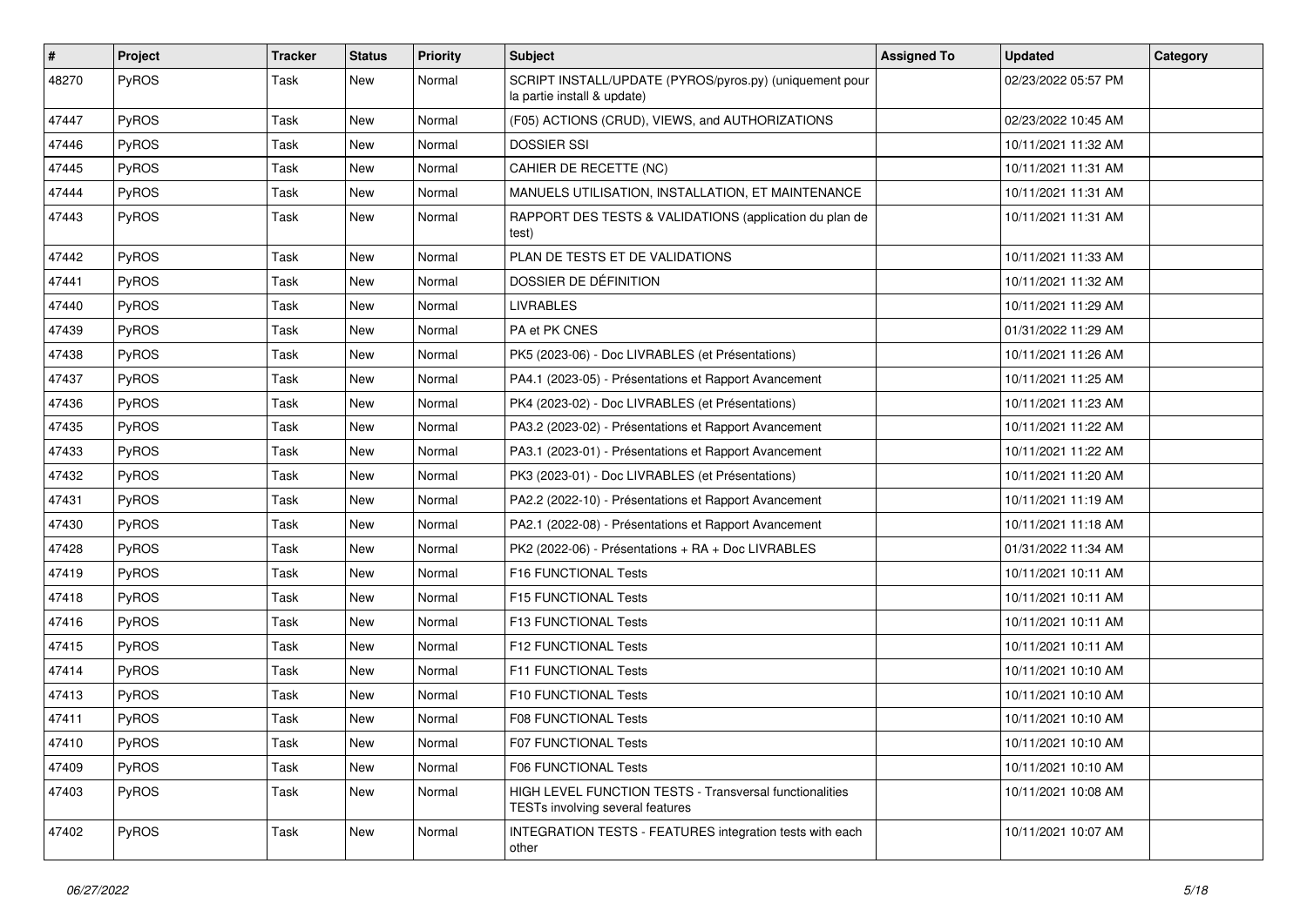| #     | Project      | <b>Tracker</b> | <b>Status</b> | <b>Priority</b> | <b>Subject</b>                                              | <b>Assigned To</b>     | <b>Updated</b>      | Category |
|-------|--------------|----------------|---------------|-----------------|-------------------------------------------------------------|------------------------|---------------------|----------|
| 47401 | PyROS        | Task           | New           | Normal          | FUNCTIONAL TESTS - Each FEATURE functional tests            |                        | 10/11/2021 11:42 AM |          |
| 47393 | PyROS        | Task           | <b>New</b>    | Normal          | Device Config file (cf F14)                                 |                        | 12/14/2021 12:33 PM |          |
| 47392 | PyROS        | Task           | New           | Normal          | Device Commands Grammar (Generic & Native)                  |                        | 12/14/2021 12:32 PM |          |
| 47391 | PyROS        | Task           | New           | Normal          | Device Simulator (DeviceSimulator)                          |                        | 12/14/2021 12:32 PM |          |
| 47390 | PyROS        | Task           | New           | Normal          | Device Agent (AgentDevice) (de type Agent)                  |                        | 12/14/2021 12:32 PM |          |
| 47389 | PyROS        | Task           | New           | Normal          | Device Controller (DeviceController)                        |                        | 12/14/2021 12:29 PM |          |
| 47388 | PyROS        | Task           | New           | High            | (F14) ENTITIES - definition & implementation - CONFIG FILES |                        | 01/29/2022 01:25 AM |          |
| 47387 | PyROS        | Task           | New           | Normal          | (F14) CRUD config                                           |                        | 01/29/2022 01:24 AM |          |
| 47386 | PyROS        | Task           | New           | Normal          | (F03) Initial data (fixture)                                |                        | 12/15/2021 07:32 AM |          |
| 47375 | PyROS        | Task           | New           | Normal          | Association quota SP                                        |                        | 10/11/2021 10:37 AM |          |
| 46790 | PyROS        | Task           | New           | Normal          | F16 - EXIGENCES satisfaites (+ tests mis à jour)            |                        | 09/14/2021 02:47 PM |          |
| 46789 | PyROS        | Task           | New           | Normal          | F15 - EXIGENCES satisfaites (+ tests mis à jour)            |                        | 09/14/2021 02:47 PM |          |
| 46788 | PyROS        | Task           | New           | Normal          | (F14) EXIGENCES satisfaites (+ tests mis à jour)            |                        | 01/29/2022 01:24 AM |          |
| 46787 | PyROS        | Task           | New           | Normal          | (F09) REQUIREMENTS validated (+ tests udpated)              |                        | 12/14/2021 12:18 PM |          |
| 46786 | PyROS        | Task           | New           | Normal          | F08 - EXIGENCES satisfaites (+ tests mis à jour)            |                        | 09/14/2021 02:45 PM |          |
| 46785 | <b>PyROS</b> | Task           | New           | Normal          | F07 - EXIGENCES satisfaites (+ tests mis à jour)            |                        | 09/14/2021 02:44 PM |          |
| 46783 | PyROS        | Task           | New           | Normal          | F04 - EXIGENCES satisfaites (+ tests mis à jour)            |                        | 09/14/2021 02:43 PM |          |
| 46782 | PyROS        | Task           | <b>New</b>    | Normal          | F03 - EXIGENCES satisfaites (+ tests mis à jour)            |                        | 09/14/2021 02:43 PM |          |
| 46781 | PyROS        | Task           | New           | Normal          | (F02) EXIGENCES satisfaites (+ tests mis à jour)            |                        | 01/29/2022 01:27 AM |          |
| 46780 | PyROS        | Task           | New           | Normal          | (F01) EXIGENCES satisfaites (+ tests mis à jour)            |                        | 10/08/2021 06:01 PM |          |
| 45818 | PyROS        | Task           | New           | Normal          | (F14) TESTS to validate this feature                        |                        | 08/09/2021 10:43 AM |          |
| 45816 | PyROS        | Task           | <b>New</b>    | Normal          | <b>SP Delete</b>                                            |                        | 10/28/2021 08:35 AM |          |
| 45815 | PyROS        | Task           | <b>New</b>    | Normal          | test_SCP_manage_quota                                       |                        | 09/22/2021 04:47 PM |          |
| 45811 | <b>PyROS</b> | Task           | New           | Normal          | SP update                                                   |                        | 11/03/2021 09:16 AM |          |
| 45810 | PyROS        | Task           | New           | Normal          | SP Read (view list and view 1)                              |                        | 10/27/2021 02:47 PM |          |
| 45809 | PyROS        | Task           | New           | Normal          | <b>SP</b> Create                                            |                        | 10/27/2021 08:42 AM |          |
| 45799 | PyROS        | Task           | New           | Normal          | Execute TESTS on commit/push (new script PUSH)              | <b>Pallier Etienne</b> | 07/19/2021 08:54 AM |          |
| 45791 | PyROS        | Task           | New           | Normal          | PA1.1 (2022-03) - Présentations et Rapport Avancement       |                        | 10/11/2021 11:14 AM |          |
| 45790 | PyROS        | Task           | New           | Normal          | PK1 (2022-01) - Présentations + RA + Doc LIVRABLES          |                        | 01/31/2022 11:33 AM |          |
| 45776 | PyROS        | Task           | New           | Normal          | <b>Test User Delete</b>                                     |                        | 08/13/2021 01:46 PM |          |
| 45772 | PyROS        | Task           | New           | Normal          | Test User Read (view list and view 1)                       |                        | 08/13/2021 01:51 PM |          |
| 45766 | PyROS        | Task           | New           | Normal          | <b>Test User Update</b>                                     |                        | 08/13/2021 01:53 PM |          |
| 45762 | PyROS        | Task           | New           | Normal          | <b>Test User Connexion</b>                                  |                        | 08/13/2021 01:55 PM |          |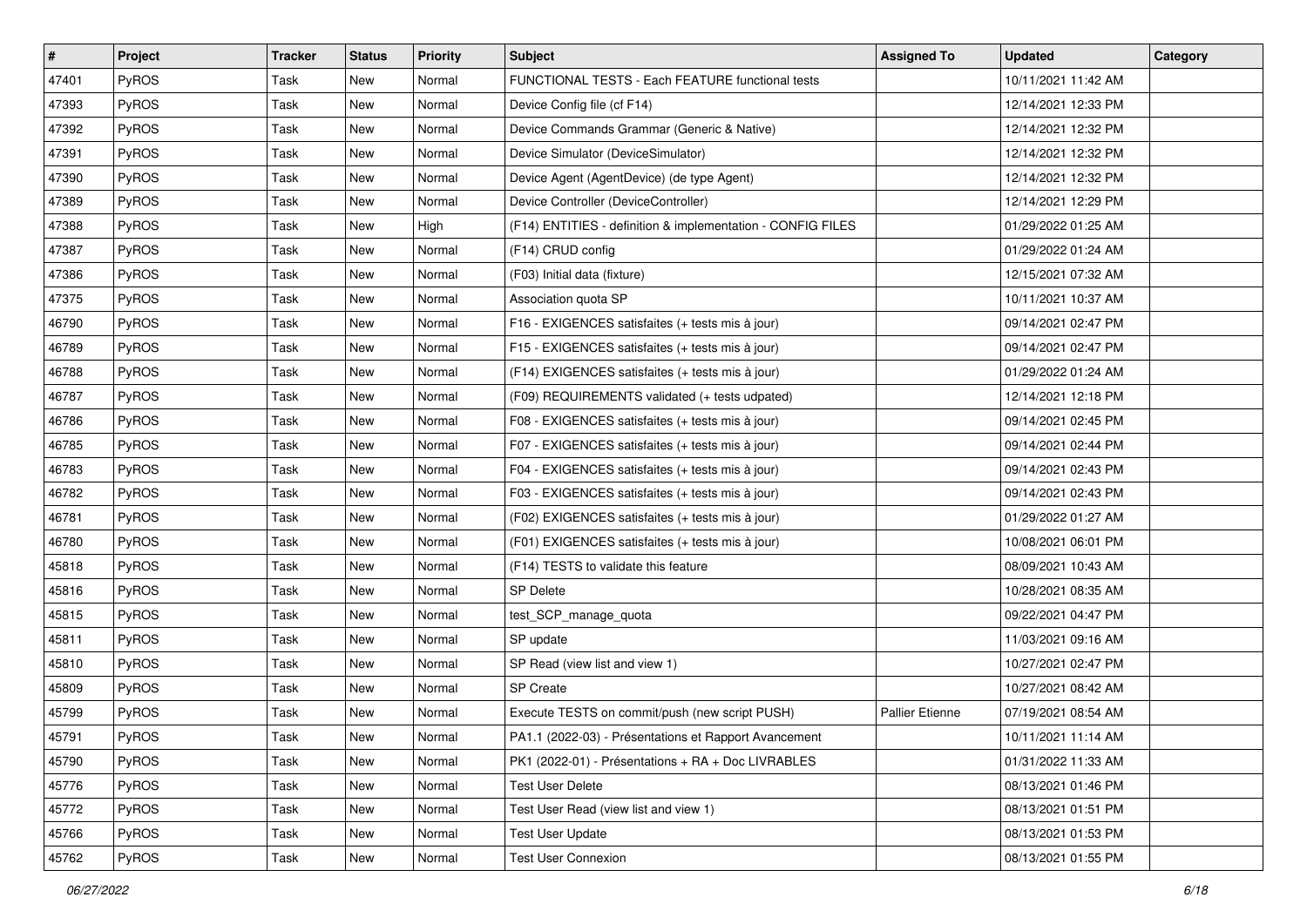| $\#$  | <b>Project</b> | <b>Tracker</b> | <b>Status</b> | <b>Priority</b> | <b>Subject</b>                                                                                                          | <b>Assigned To</b> | <b>Updated</b>      | Category |
|-------|----------------|----------------|---------------|-----------------|-------------------------------------------------------------------------------------------------------------------------|--------------------|---------------------|----------|
| 45761 | PyROS          | Task           | <b>New</b>    | Normal          | Test User Create (registration)                                                                                         |                    | 08/13/2021 01:54 PM |          |
| 45756 | PyROS          | Task           | <b>New</b>    | Normal          | QUOTA & PRIO - Gestion du quota et de la priorité                                                                       |                    | 10/11/2021 10:35 AM |          |
| 45748 | PyROS          | Task           | New           | Normal          | Définir Accesseurs (getX())                                                                                             |                    | 01/29/2022 01:21 AM |          |
| 45556 | PyROS          | Task           | New           | Normal          | User activation/deactivation                                                                                            |                    | 06/25/2021 08:18 AM |          |
| 45552 | PyROS          | Task           | <b>New</b>    | Normal          | General configuration integration                                                                                       |                    | 03/15/2022 11:15 PM |          |
| 45550 | PyROS          | Task           | New           | Normal          | Users View & Export                                                                                                     | Koralewski Alexis  | 03/29/2022 09:14 AM |          |
| 45485 | PyROS          | Feature        | New           | High            | **** D0 - GENERAL, ADMINISTRATIVE & TECHNICAL                                                                           |                    | 03/16/2022 04:53 PM |          |
| 45484 | PyROS          | Feature        | New           | Normal          | **** D5 - Images management (L1-L2)                                                                                     |                    | 02/02/2022 02:36 PM |          |
| 45483 | PyROS          | Feature        | New           | High            | **** D4 - Images production (L0)                                                                                        |                    | 03/16/2022 07:28 AM |          |
| 45482 | PyROS          | Feature        | <b>New</b>    | High            | **** D3 - Sequences submission & plannig                                                                                |                    | 02/22/2022 03:01 PM |          |
| 45481 | PyROS          | Feature        | New           | Normal          | **** D2 - Users & Programs                                                                                              |                    | 03/29/2022 09:17 AM |          |
| 45480 | PyROS          | Feature        | <b>New</b>    | High            | **** D1 - System Security & Control                                                                                     |                    | 05/24/2022 02:55 PM |          |
| 45452 | PyROS          | Story          | New           | Normal          | *** REQ-0XX REQUIREMENTS FROM CNES (PR)                                                                                 |                    | 06/14/2021 01:17 PM |          |
| 45346 | PyROS          | Task           | <b>New</b>    | Normal          | (F10) ENTITIES - Initial data (fixture)                                                                                 |                    | 06/03/2021 09:17 AM |          |
| 45340 | PyROS          | Task           | <b>New</b>    | Normal          | <b>INITIAL DATA (fixtures)</b>                                                                                          | Koralewski Alexis  | 12/14/2021 12:09 PM |          |
| 45295 | PyROS          | Task           | New           | Normal          | Create DARK files (acquisition)                                                                                         |                    | 05/27/2021 11:22 AM |          |
| 45294 | PyROS          | Task           | New           | Normal          | Create BIAS files (acquisition)                                                                                         |                    | 05/27/2021 11:22 AM |          |
| 45293 | PyROS          | Task           | New           | Normal          | Create FLAT files (acquisition)                                                                                         |                    | 05/27/2021 11:21 AM |          |
| 45292 | PyROS          | Task           | <b>New</b>    | Normal          | (F10) TESTS to validate this feature                                                                                    |                    | 05/27/2021 11:11 AM |          |
| 45291 | PyROS          | Task           | New           | Normal          | (F10) AUTHORIZATIONS for this feature (who can do what) :<br>documentation & implementation                             |                    | 06/08/2021 08:19 AM |          |
| 45290 | PyROS          | Task           | <b>New</b>    | Normal          | (F10) ENTITIES - definition & implementation                                                                            |                    | 06/03/2021 09:17 AM |          |
| 45195 | PyROS          | Story          | <b>New</b>    | Normal          | REQ-122 Page information état agent                                                                                     |                    | 05/12/2021 12:18 PM |          |
| 45194 | PyROS          | Story          | New           | Normal          | REQ-121 Limiter le nombre d'essais de connexion d'un utilisateur                                                        |                    | 05/12/2021 12:17 PM |          |
| 45193 | PyROS          | Story          | <b>New</b>    | Normal          | REQ-120 Pages web dédiées pour gérer différents besoins                                                                 |                    | 05/12/2021 12:17 PM |          |
| 45192 | <b>PyROS</b>   | Story          | New           | Normal          | REQ-119 Analyse images : le service de traitement d'images doit<br>être interopérable (à distance, par service externe) |                    | 05/12/2021 12:17 PM |          |
| 45191 | PyROS          | Story          | <b>New</b>    | Normal          | REQ-118 Avoir un obturateur sur les caméras (Utile pour faire les<br>Dark)                                              |                    | 05/12/2021 12:16 PM |          |
| 45190 | PyROS          | Story          | New           | Normal          | REQ-117 Calibration : génération des images de calibration en<br>fonction du temps (DBF) (Dark dépend du temps pose)    |                    | 05/12/2021 12:16 PM |          |
| 45189 | PyROS          | Story          | New           | Normal          | REQ-116 Calibration astro: trouver une solution quand l'image<br>est distendue (distortion)                             |                    | 05/12/2021 12:16 PM |          |
| 45188 | PyROS          | Story          | New           | Normal          | REQ-115 Calibration : traiter efficacement les fichiers de<br>calibration DBF (dark, bias, flat)                        |                    | 05/12/2021 12:15 PM |          |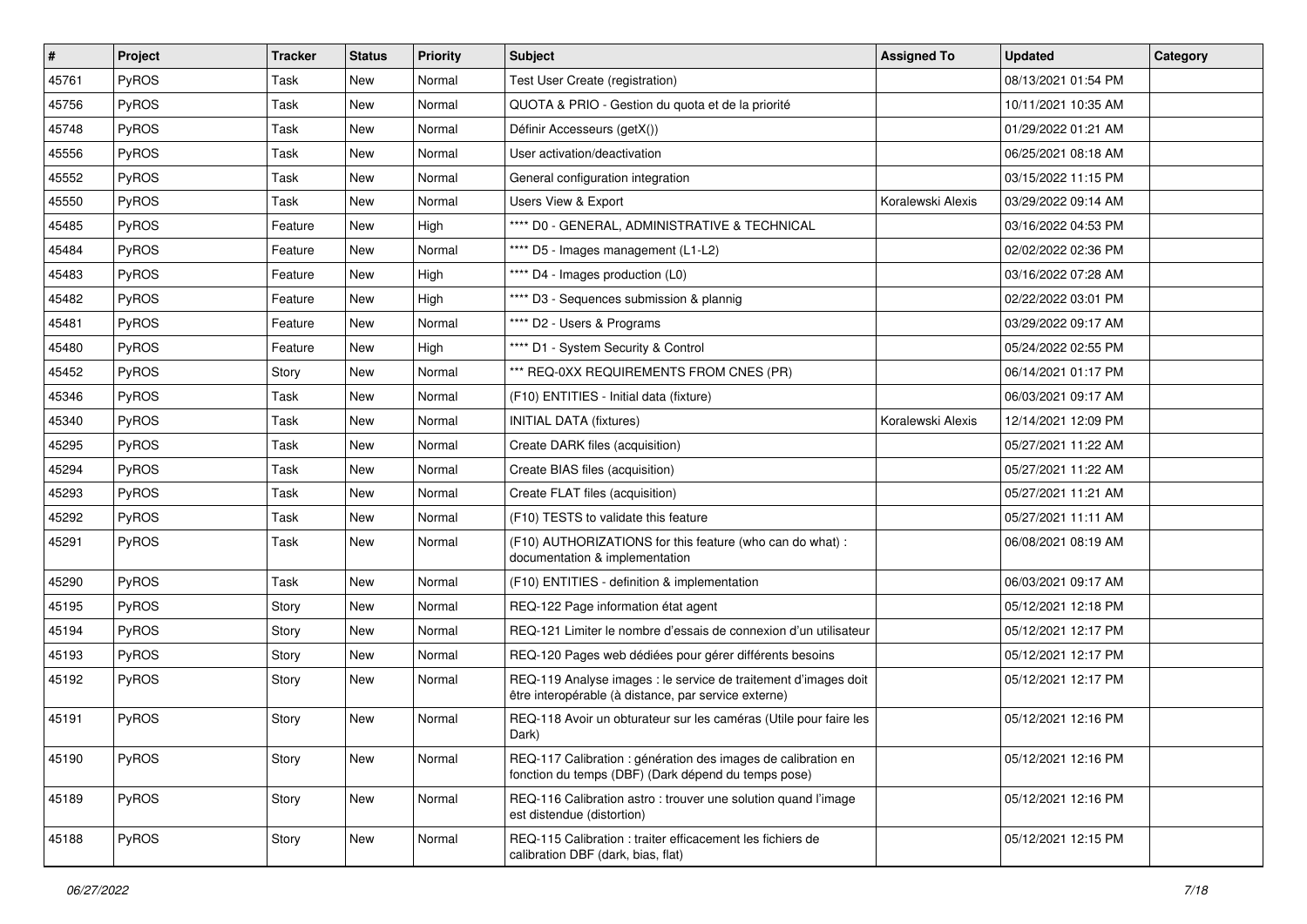| $\vert$ # | Project      | <b>Tracker</b> | <b>Status</b> | <b>Priority</b> | <b>Subject</b>                                                                                                   | <b>Assigned To</b> | <b>Updated</b>      | Category |
|-----------|--------------|----------------|---------------|-----------------|------------------------------------------------------------------------------------------------------------------|--------------------|---------------------|----------|
| 45187     | PyROS        | Story          | New           | Normal          | REQ-114 Planification des séquences : Equité                                                                     |                    | 05/12/2021 12:15 PM |          |
| 45186     | PyROS        | Story          | <b>New</b>    | Normal          | REQ-113 Planification des séquences : Efficacité, efficience                                                     |                    | 05/12/2021 12:15 PM |          |
| 45185     | PyROS        | Story          | New           | Normal          | REQ-112 Planification des séquences : Flexibilité                                                                |                    | 05/12/2021 12:14 PM |          |
| 45184     | PyROS        | Story          | New           | Normal          | REQ-111 Mise en sécurité automatique en cas de cyclone                                                           |                    | 03/16/2022 04:38 PM |          |
| 45183     | PyROS        | Story          | <b>New</b>    | Normal          | REQ-110 Arrêt et redémarrage automatique en cas de coupure<br>électrique                                         |                    | 03/16/2022 04:38 PM |          |
| 45182     | PyROS        | Story          | New           | Normal          | REQ-109 Afficher infos utiles sur les requetes/séquences                                                         |                    | 05/12/2021 12:13 PM |          |
| 45181     | PyROS        | Story          | New           | Normal          | REQ-108 Pouvoir déposer dans différents systèmes de<br>coordonnées                                               |                    | 02/22/2022 04:38 PM |          |
| 45180     | PyROS        | Story          | New           | Normal          | REQ-107 Suivi complet d'une requête, depuis son dépot, jusqu'à<br>son exécution, en passant par sa planification |                    | 05/12/2021 12:12 PM |          |
| 45179     | PyROS        | Story          | New           | Normal          | REQ-106 Requete appartient à un SP (lié à un PI qui est lié à des<br>users)                                      |                    | 05/12/2021 12:12 PM |          |
| 45178     | PyROS        | Story          | New           | Normal          | REQ-105 Pouvoir enlever une séquence (scène) déposée pour<br>en déposer une autre                                |                    | 05/12/2021 12:11 PM |          |
| 45177     | PyROS        | Story          | <b>New</b>    | Normal          | REQ-104 Rôles utilisateurs (profils)                                                                             |                    | 05/12/2021 12:11 PM |          |
| 45176     | <b>PyROS</b> | Story          | New           | Normal          | REQ-103 Connexion unique pour accéder à tous les services, si<br>possible via annuaire LDAP                      |                    | 05/12/2021 12:10 PM |          |
| 45175     | PyROS        | Story          | New           | Normal          | REQ-102 Surveillance et sécurisation de la BD                                                                    |                    | 03/16/2022 04:38 PM |          |
| 45174     | PyROS        | Story          | <b>New</b>    | Normal          | REQ-213 Sauvegarde temporaire des images brutes pour<br>opérations de maintenance                                |                    | 05/12/2021 12:01 PM |          |
| 45173     | PyROS        | Story          | New           | Normal          | REQ-212 Espace privé pour extensions et déploiement sans git                                                     |                    | 05/12/2021 12:00 PM |          |
| 45172     | PyROS        | Story          | <b>New</b>    | Normal          | REQ-211 Allsky scan                                                                                              |                    | 05/12/2021 11:58 AM |          |
| 45171     | PyROS        | Story          | <b>New</b>    | Normal          | REQ-210 Affichage contenu BD                                                                                     |                    | 05/12/2021 11:58 AM |          |
| 45170     | <b>PyROS</b> | Story          | New           | Normal          | REQ-209 Lecture des logs                                                                                         |                    | 05/12/2021 11:58 AM |          |
| 45169     | PyROS        | Story          | New           | Normal          | REQ-208 Lecture et téléchargement des images                                                                     |                    | 05/12/2021 11:57 AM |          |
| 45168     | PyROS        | Story          | New           | Normal          | REQ-207 Rapports de synthèse, outils de monitoring                                                               |                    | 05/12/2021 11:57 AM |          |
| 45167     | PyROS        | Story          | <b>New</b>    | Normal          | REQ-206 Espace mutualisé (comme CADOR)                                                                           |                    | 05/12/2021 11:57 AM |          |
| 45166     | PyROS        | Story          | <b>New</b>    | Normal          | REQ-205 Bandeau en haut de pages pour messages d'info ou<br>avertissement                                        |                    | 05/12/2021 11:56 AM |          |
| 45165     | PyROS        | Story          | New           | Normal          | REQ-204 Architecture site, différents espaces selon les roles                                                    |                    | 05/12/2021 11:56 AM |          |
| 45164     | <b>PyROS</b> | Story          | New           | Normal          | REQ-203 GUI multilingue (choix de la langue)                                                                     |                    | 05/12/2021 11:55 AM |          |
| 45163     | PyROS        | Story          | New           | Normal          | REQ-013 PYROS-10 ordonnancement temps réel                                                                       |                    | 07/01/2021 08:30 AM |          |
| 45162     | PyROS        | Story          | New           | Normal          | REQ-014 PYROS-10 priorité et quotas utilisateurs                                                                 |                    | 07/01/2021 08:29 AM |          |
| 45161     | PyROS        | Story          | New           | Normal          | REQ-011 PYROS-10 ordonnanceur sur chaque télescope                                                               |                    | 07/01/2021 08:29 AM |          |
| 45160     | PyROS        | Story          | New           | Normal          | REQ-012 PYROS-10 limiter les temps morts entre requêtes                                                          |                    | 05/12/2021 10:47 AM |          |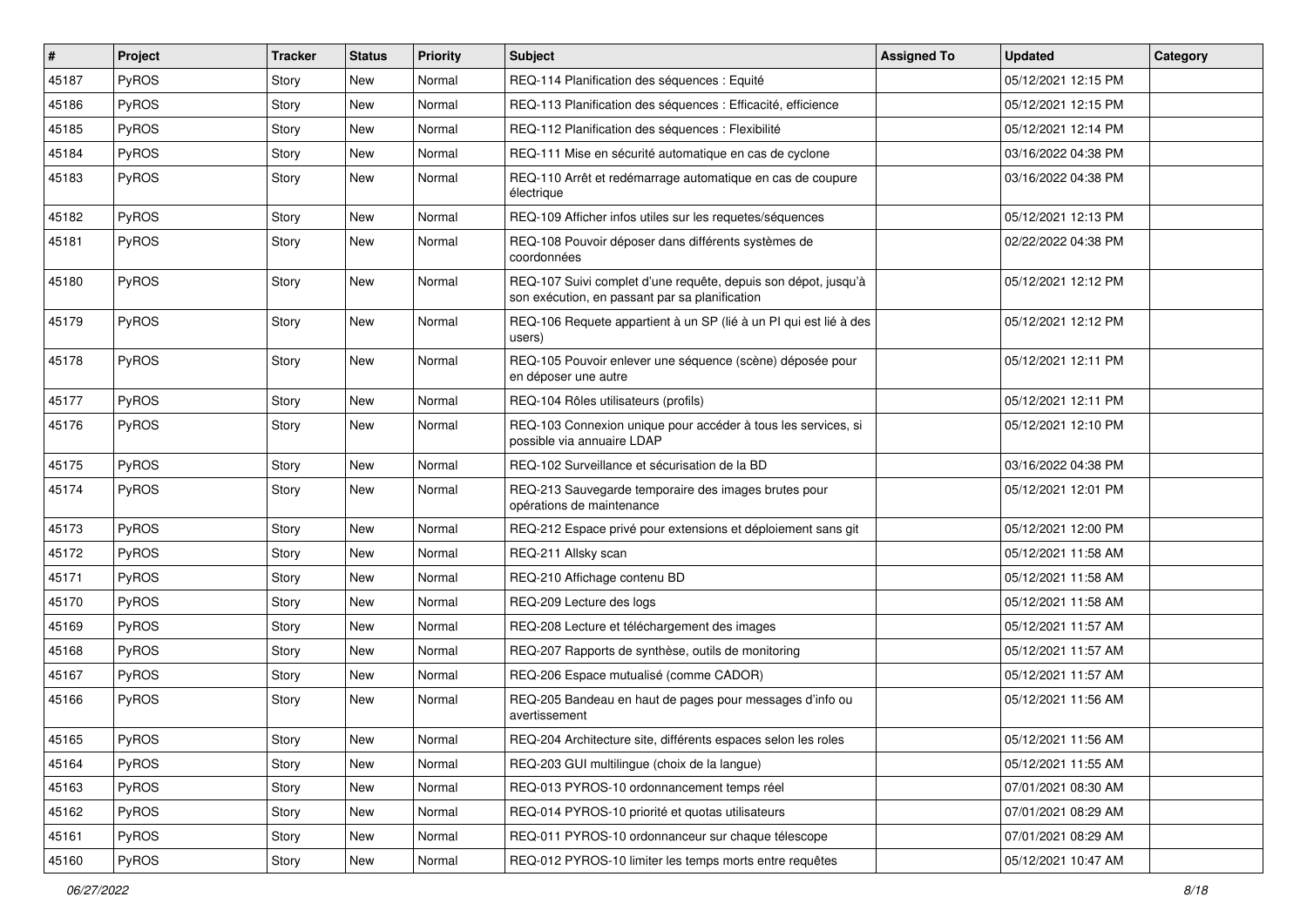| #     | Project      | <b>Tracker</b> | <b>Status</b> | <b>Priority</b> | <b>Subject</b>                                                             | <b>Assigned To</b> | <b>Updated</b>      | Category |
|-------|--------------|----------------|---------------|-----------------|----------------------------------------------------------------------------|--------------------|---------------------|----------|
| 45159 | PyROS        | Story          | New           | Normal          | REQ-003 Interface avec les données CNRS de manière<br>authentifiée         |                    | 05/12/2021 10:46 AM |          |
| 45158 | PyROS        | Story          | New           | Normal          | REQ-006 Notification de changement d'état d'une requête                    |                    | 05/12/2021 10:45 AM |          |
| 45157 | <b>PyROS</b> | Story          | New           | Normal          | REQ-002 Déclenchement des jobs sur déclenchement au lieu de<br>scrutation  |                    | 05/12/2021 11:46 AM |          |
| 45156 | PyROS        | Story          | New           | Normal          | REQ-004 POC GTRS et websocket                                              |                    | 05/12/2021 11:45 AM |          |
| 45155 | PyROS        | Story          | New           | Normal          | REQ-001 planification de tâches récurrentes                                |                    | 05/12/2021 10:44 AM |          |
| 45154 | <b>PyROS</b> | Story          | New           | Normal          | REQ-070 SSI_010 Spécifications techniques SSI                              |                    | 03/16/2022 04:42 PM |          |
| 45153 | <b>PyROS</b> | Story          | New           | Normal          | REQ-051 Sécurité des systèmes informatique (SSI)                           |                    | 03/16/2022 04:44 PM |          |
| 45152 | PyROS        | Story          | New           | Normal          | REQ-068 ACCEPT_010 Plan de validation et d'essai                           |                    | 05/12/2021 10:42 AM |          |
| 45151 | PyROS        | Story          | <b>New</b>    | Normal          | REQ-069 Plan de validation et d'essai                                      |                    | 05/12/2021 10:42 AM |          |
| 45150 | PyROS        | Story          | New           | Normal          | REQ-066 QUALIF_030 Exigence                                                |                    | 05/12/2021 10:41 AM |          |
| 45149 | <b>PyROS</b> | Story          | New           | Normal          | REQ-067 Qualification des exigences                                        |                    | 05/12/2021 10:41 AM |          |
| 45148 | PyROS        | Story          | New           | Normal          | REQ-063 Qualification opérationnelle                                       |                    | 05/12/2021 10:40 AM |          |
| 45147 | PyROS        | Story          | <b>New</b>    | Normal          | REQ-059 Qualification technique                                            |                    | 05/12/2021 10:40 AM |          |
| 45146 | <b>PyROS</b> | Story          | New           | Normal          | REQ-064 Déploiement                                                        |                    | 05/12/2021 10:39 AM |          |
| 45145 | PyROS        | Story          | <b>New</b>    | Normal          | REQ-062 QUALIF_020 Qualification opérationnelle                            |                    | 05/12/2021 10:39 AM |          |
| 45144 | PyROS        | Story          | New           | Normal          | REQ-060 JUSTIF 010 Justification de la définition                          |                    | 05/12/2021 10:38 AM |          |
| 45143 | PyROS        | Story          | New           | Normal          | REQ-061 Justification de la définition                                     |                    | 05/12/2021 10:37 AM |          |
| 45142 | <b>PyROS</b> | Story          | New           | Normal          | REQ-058 QUALIF 010 Qualification technique                                 |                    | 05/12/2021 10:37 AM |          |
| 45141 | <b>PyROS</b> | Story          | New           | Normal          | REQ-056 INTERFACE_010 Interfaçage avec PyROS                               |                    | 05/12/2021 10:36 AM |          |
| 45140 | <b>PyROS</b> | Story          | New           | Normal          | REQ-057 Interfaçage avec TAROT NC                                          |                    | 05/12/2021 10:36 AM |          |
| 45139 | PyROS        | Story          | New           | Normal          | REQ-054 Documentation et Formation                                         |                    | 05/12/2021 10:35 AM |          |
| 45138 | <b>PyROS</b> | Story          | New           | Normal          | REQ-055 ERGO_040 Documentation                                             |                    | 05/12/2021 10:35 AM |          |
| 45137 | <b>PyROS</b> | Story          | New           | Normal          | REQ-053 ERGO 030 Formation                                                 |                    | 05/12/2021 10:35 AM |          |
| 45136 | PyROS        | Story          | New           | Normal          | REQ-052 ERGO_020 Operabilité                                               |                    | 05/12/2021 10:34 AM |          |
| 45135 | <b>PyROS</b> | Story          | New           | Normal          | REQ-050 SURETE 260 Système informatique (SSI)                              |                    | 03/16/2022 04:42 PM |          |
| 45134 | PyROS        | Story          | New           | Normal          | REQ-043 SURETE 180 Sécurité des personnes : lumière                        |                    | 05/12/2021 10:33 AM |          |
| 45133 | <b>PyROS</b> | Story          | New           | Normal          | REQ-042 SURETE 170 Sécurité des personnes : système<br>d'arrêt automatique |                    | 05/12/2021 10:33 AM |          |
| 45132 | <b>PyROS</b> | Story          | New           | Normal          | REQ-031 SURETE 040 Automatisation du bâtiment                              |                    | 05/12/2021 10:32 AM |          |
| 45131 | PyROS        | Story          | New           | Normal          | REQ-049 SURETE_250 Transfert des données                                   |                    | 03/16/2022 04:16 PM |          |
| 45130 | PyROS        | Story          | New           | Normal          | REQ-047 SURETE_240 Sauvegarde des données brutes                           |                    | 03/16/2022 04:42 PM |          |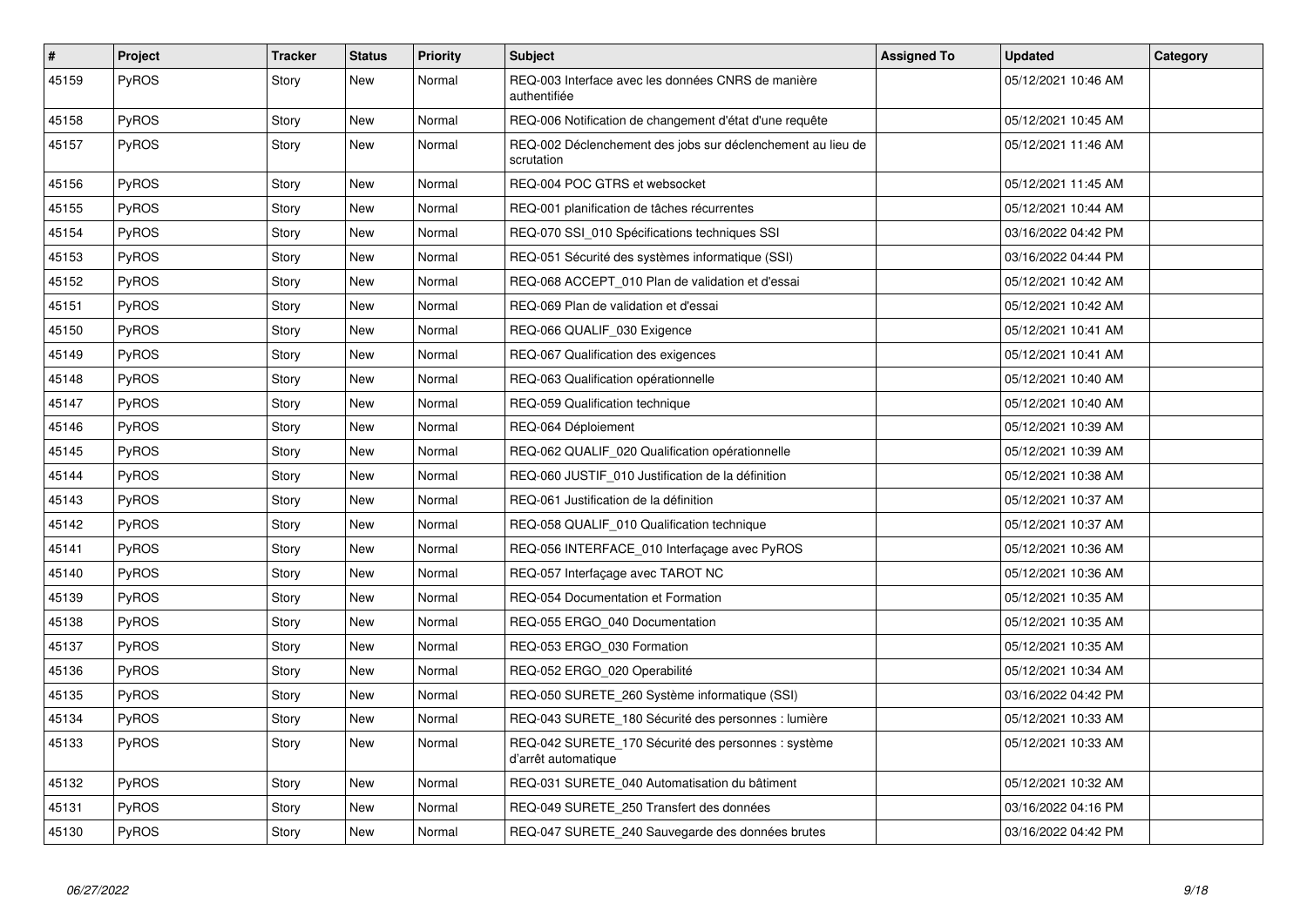| $\sharp$ | Project      | <b>Tracker</b> | <b>Status</b> | <b>Priority</b> | <b>Subject</b>                                                                          | <b>Assigned To</b> | <b>Updated</b>      | Category |
|----------|--------------|----------------|---------------|-----------------|-----------------------------------------------------------------------------------------|--------------------|---------------------|----------|
| 45129    | PyROS        | Story          | New           | Normal          | REQ-046 SURETE_210 Arrêt du système en cas de condition<br>météorologiques défavorables |                    | 03/16/2022 04:42 PM |          |
| 45128    | <b>PyROS</b> | Story          | New           | Normal          | REQ-045 SECURITE_200 Système d'alerte                                                   |                    | 03/16/2022 04:42 PM |          |
| 45127    | PyROS        | Story          | New           | Normal          | REQ-044 SURETE 190 Sécurité des personnes : système<br>d'arrêt d'urgence                |                    | 05/12/2021 10:30 AM |          |
| 45126    | <b>PyROS</b> | Story          | New           | Normal          | REQ-048 sauvegarde des données brutes                                                   |                    | 03/16/2022 04:43 PM |          |
| 45125    | PyROS        | Story          | <b>New</b>    | Normal          | REQ-041 information sur les composants (ajout)                                          |                    | 05/12/2021 10:29 AM |          |
| 45124    | <b>PyROS</b> | Story          | New           | Normal          | REQ-038 focalisation, alignement,                                                       |                    | 05/12/2021 10:29 AM |          |
| 45123    | PyROS        | Story          | New           | Normal          | REQ-036 logiciel pour la maintenance à distance                                         |                    | 05/12/2021 10:28 AM |          |
| 45122    | PyROS        | Story          | New           | Normal          | REQ-032 automatisation du bâtiment et du télescope                                      |                    | 05/12/2021 10:27 AM |          |
| 45121    | PyROS        | Story          | New           | Normal          | REQ-009 requêtes de calibration                                                         |                    | 05/12/2021 10:54 AM |          |
| 45120    | PyROS        | Story          | New           | Normal          | REQ-017 Information sur les requêtes soumises par l'utilisateur                         |                    | 05/12/2021 10:55 AM |          |
| 45119    | PyROS        | Story          | New           | Normal          | REQ-008 requêtes SST flexibles                                                          |                    | 05/12/2021 10:54 AM |          |
| 45118    | PyROS        | Story          | New           | Normal          | REQ-016 informations sur les composants de l'observatoire                               |                    | 05/12/2021 10:55 AM |          |
| 45117    | PyROS        | Story          | <b>New</b>    | Normal          | REQ-019 Mise à disposition des images et mesures                                        |                    | 05/12/2021 10:55 AM |          |
| 45116    | PyROS        | Story          | New           | Normal          | REQ-039 SURETE_160 Sauvegarde des pannes                                                |                    | 05/12/2021 10:56 AM |          |
| 45115    | PyROS        | Story          | New           | Normal          | REQ-035 SURETE_130 Maintenance à distance                                               |                    | 05/12/2021 10:56 AM |          |
| 45114    | PyROS        | Story          | New           | Normal          | REQ-021 FONC 020 Saut en déclinaison entre chaque image                                 |                    | 05/12/2021 10:15 AM |          |
| 45113    | PyROS        | Story          | New           | Normal          | REQ-024 FONC_080 Directions et trajectoires accessibles                                 |                    | 05/12/2021 10:11 AM |          |
| 45112    | PyROS        | Story          | <b>New</b>    | Normal          | REQ-023 FONC_030 Délai de reprogrammation                                               |                    | 05/12/2021 10:00 AM |          |
| 45103    | <b>PyROS</b> | Story          | New           | Normal          | REQ-033 SURETE_050 Prise en compte de la météo                                          |                    | 03/16/2022 04:42 PM |          |
| 45102    | PyROS        | Story          | New           | Normal          | REQ-029 Métadonnées des images                                                          |                    | 05/11/2021 04:44 PM |          |
| 45101    | PyROS        | Story          | New           | Normal          | REQ-034 SURETE_080 Coupure électrique                                                   |                    | 03/16/2022 04:42 PM |          |
| 45100    | PyROS        | Story          | New           | Normal          | REQ-026 Plage d'angles horaires et ligne d'horizon                                      |                    | 05/11/2021 04:38 PM |          |
| 45099    | PyROS        | Story          | New           | Normal          | REQ-037 SURETE 140 Vérification du fonctionnement du<br>télescope : calibration         |                    | 05/11/2021 04:35 PM |          |
| 45098    | PyROS        | Story          | New           | Normal          | REQ-030 SURETE_30 Répartition des nuits                                                 |                    | 05/11/2021 04:27 PM |          |
| 45097    | PyROS        | Story          | New           | Normal          | REQ-028 FONC_180 Métadonnées pour les poursuites LEO<br>(optionnelle)                   |                    | 05/11/2021 04:45 PM |          |
| 45096    | PyROS        | Story          | New           | Normal          | REQ-027 FONC_170 Métadonnées                                                            |                    | 05/11/2021 04:44 PM |          |
| 45095    | PyROS        | Story          | New           | Normal          | REQ-018 Cloisonnement des données                                                       |                    | 05/11/2021 04:17 PM |          |
| 45051    | PyROS        | Task           | New           | Normal          | Implémenter le protocole Indi avec une classe<br>DeviceControllerIndi                   |                    | 05/06/2021 05:05 PM |          |
| 45049    | PyROS        | Task           | New           | Normal          | <b>CAMERA FLI</b>                                                                       |                    | 07/16/2021 09:34 AM |          |
| 45048    | PyROS        | Task           | New           | Normal          | HARDWARE DEVICES definition, test, config, management                                   |                    | 10/08/2021 05:51 PM |          |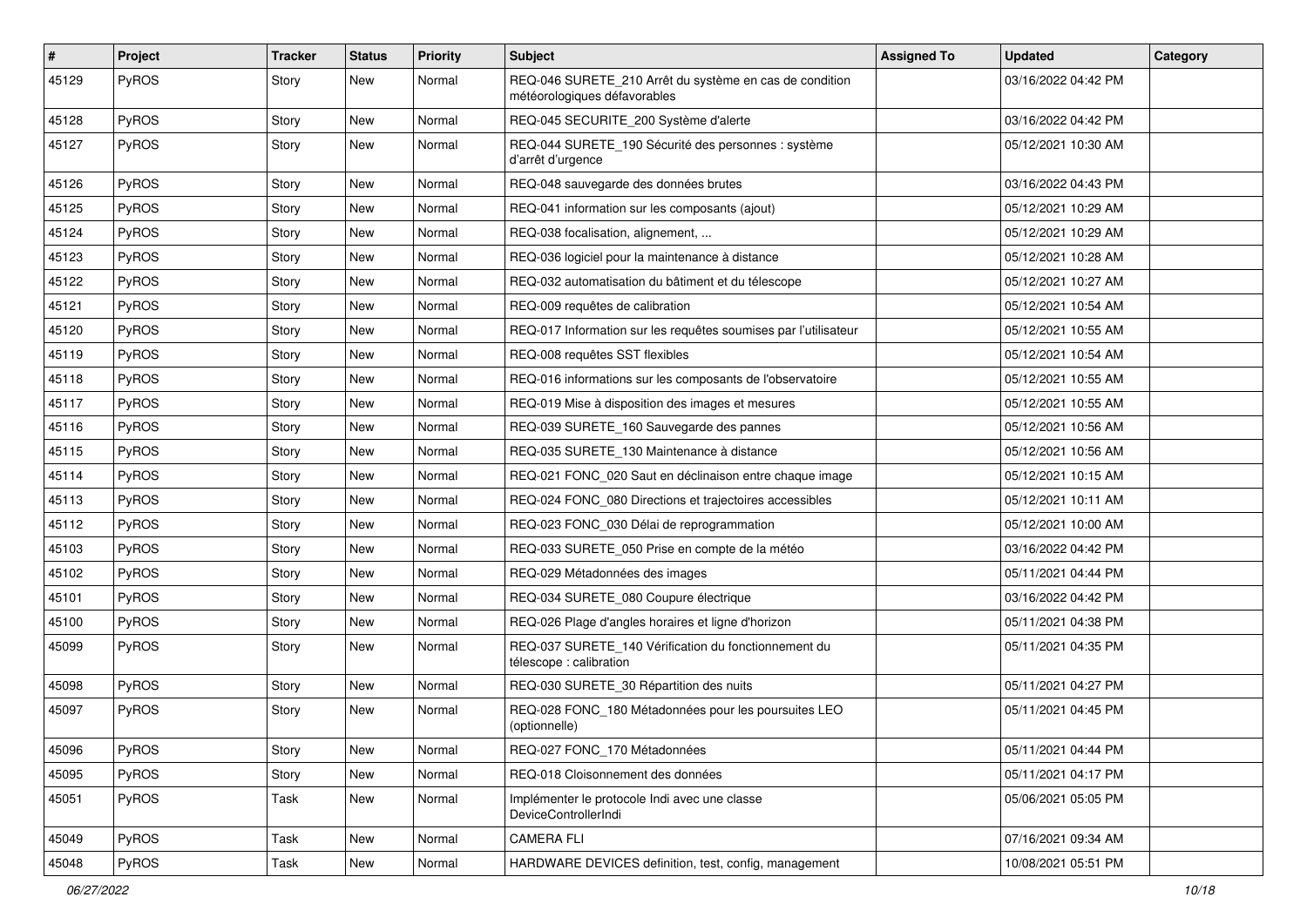| #     | <b>Project</b> | Tracker | <b>Status</b> | <b>Priority</b> | <b>Subject</b>                                                                                                                                       | <b>Assigned To</b>     | <b>Updated</b>      | Category |
|-------|----------------|---------|---------------|-----------------|------------------------------------------------------------------------------------------------------------------------------------------------------|------------------------|---------------------|----------|
| 45047 | PyROS          | Task    | <b>New</b>    | Normal          | Piloter le telescope en mode manuel depuis le Dashboard                                                                                              | <b>Pallier Etienne</b> | 12/14/2021 12:34 PM |          |
| 45046 | PyROS          | Task    | <b>New</b>    | Normal          | Manual mode                                                                                                                                          |                        | 12/14/2021 12:34 PM |          |
| 45043 | PyROS          | Task    | New           | High            | Démo IRAP (install classique ?) + retrouver ancienne utilisation<br>de PlcConfig                                                                     | <b>Pallier Etienne</b> | 12/14/2021 12:00 PM |          |
| 45041 | PyROS          | Task    | <b>New</b>    | Normal          | Pouvoir télécharger zip ou faire clone depuis gitlab sans se<br>connecter                                                                            | <b>Pallier Etienne</b> | 05/06/2021 04:05 PM |          |
| 45040 | PyROS          | Task    | New           | High            | NEW Agent v2 basé sur new config yaml (base pour F09)                                                                                                | <b>Pallier Etienne</b> | 01/29/2022 01:04 AM |          |
| 45035 | PyROS          | Task    | New           | Normal          | Resilience (failure tolerance)                                                                                                                       |                        | 05/06/2021 12:58 PM |          |
| 45034 | PyROS          | Task    | <b>New</b>    | Normal          | Resilience (failure tolerance)                                                                                                                       |                        | 05/06/2021 12:58 PM |          |
| 45018 | PyROS          | Task    | <b>New</b>    | High            | Définir config pour TNC (4 channels Cam)                                                                                                             | Klotz Alain            | 10/12/2021 08:52 AM |          |
| 45004 | PyROS          | Task    | <b>New</b>    | High            | MAIN CONFIG FILE - Décrire dans un fichier texte la<br>configuration complète d'une UNIT (monture) et tous ses<br>composants et instruments associés |                        | 01/29/2022 01:25 AM |          |
| 45003 | <b>PyROS</b>   | Task    | New           | Normal          | Config Read & View                                                                                                                                   | Koralewski Alexis      | 08/09/2021 10:43 AM |          |
| 45000 | PyROS          | Task    | New           | High            | Generic commands grammar description & management                                                                                                    |                        | 05/06/2021 05:05 PM |          |
| 44999 | PyROS          | Task    | New           | Normal          | Execution                                                                                                                                            |                        | 12/14/2021 12:35 PM |          |
| 44998 | PyROS          | Task    | <b>New</b>    | Normal          | Monitoring: Check & log continuously instrument (or telescope)<br>status                                                                             |                        | 12/14/2021 12:33 PM |          |
| 44997 | PyROS          | Task    | New           | Normal          | Start & Stop                                                                                                                                         |                        | 12/14/2021 12:33 PM |          |
| 44995 | PyROS          | Task    | New           | Normal          | (F09) TESTS to validate this feature                                                                                                                 |                        | 10/08/2021 05:45 PM |          |
| 44994 | PyROS          | Task    | New           | Normal          | (F09) AUTHORIZATIONS for this feature (who can do what) : doc<br>& implem.                                                                           |                        | 12/14/2021 12:15 PM |          |
| 44993 | PyROS          | Task    | New           | Normal          | (F09) ENTITIES definition & implementation                                                                                                           |                        | 12/14/2021 12:33 PM |          |
| 44992 | PyROS          | Task    | <b>New</b>    | Normal          | Switch modes between Automatic and Manual mode                                                                                                       |                        | 05/04/2021 12:31 PM |          |
| 44991 | PyROS          | Task    | <b>New</b>    | Normal          | Execution                                                                                                                                            |                        | 05/04/2021 12:30 PM |          |
| 44990 | PyROS          | Task    | New           | Normal          | Monitoring: Check & log continuously Telescope and instruments<br>status, and make a general synthesis                                               |                        | 05/04/2021 12:30 PM |          |
| 44989 | PyROS          | Task    | <b>New</b>    | Normal          | Start & Stop                                                                                                                                         |                        | 05/04/2021 12:29 PM |          |
| 44988 | PyROS          | Task    | <b>New</b>    | Normal          | TESTS to validate this feature                                                                                                                       |                        | 05/04/2021 12:26 PM |          |
| 44987 | <b>PyROS</b>   | Task    | New           | Normal          | (F08) AUTHORIZATIONS for this feature (who can do what):<br>documentation & implementation                                                           |                        | 06/08/2021 08:20 AM |          |
| 44986 | PyROS          | Task    | New           | Normal          | ENTITIES (& properties) to be defined                                                                                                                |                        | 05/04/2021 12:25 PM |          |
| 44973 | PyROS          | Task    | New           | Normal          | (F07) Scheduling Sequences according to priorities, quotas,<br>observing conditions, Seq parameters, Seq constraints                                 |                        | 05/06/2021 02:59 PM |          |
| 44972 | PyROS          | Task    | New           | Normal          | Planning triggers - each time the context is changed                                                                                                 |                        | 05/03/2021 12:06 PM |          |
| 44971 | PyROS          | Task    | New           | Normal          | Get the list of sequences to be planned                                                                                                              |                        | 05/03/2021 11:43 AM |          |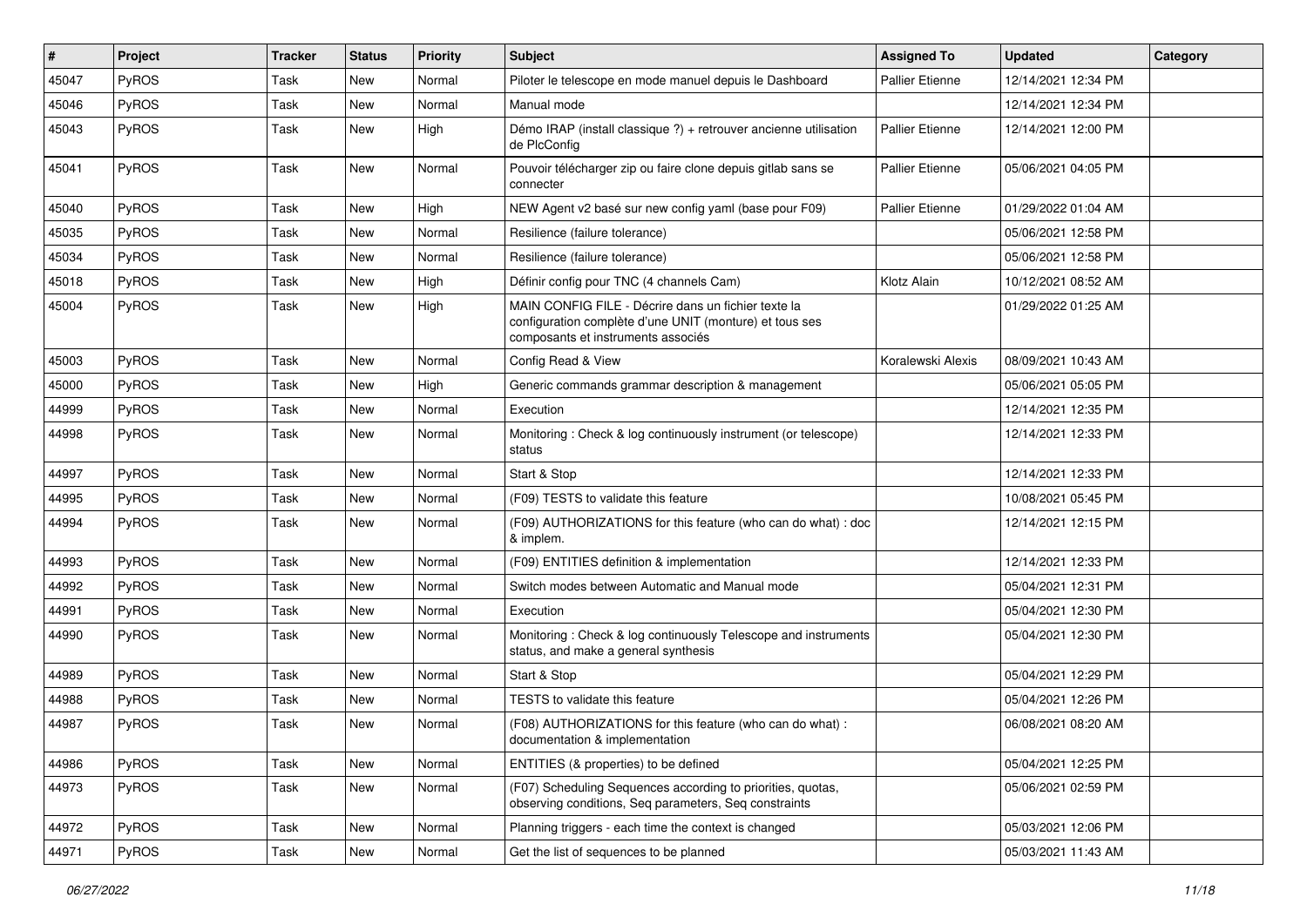| #     | Project      | Tracker | <b>Status</b> | <b>Priority</b> | <b>Subject</b>                                                                                                                             | <b>Assigned To</b> | <b>Updated</b>      | Category |
|-------|--------------|---------|---------------|-----------------|--------------------------------------------------------------------------------------------------------------------------------------------|--------------------|---------------------|----------|
| 44970 | PyROS        | Task    | <b>New</b>    | Normal          | TESTS to validate this feature                                                                                                             |                    | 05/03/2021 11:41 AM |          |
| 44969 | PyROS        | Task    | <b>New</b>    | Normal          | (F07) AUTHORIZATIONS for this feature (who can do what) :<br>documentation & implementation                                                |                    | 06/08/2021 08:21 AM |          |
| 44968 | PyROS        | Task    | New           | Normal          | ENTITIES (& properties) to be defined                                                                                                      |                    | 05/03/2021 11:38 AM |          |
| 44945 | PyROS        | Task    | <b>New</b>    | Normal          | (READ 1) Sequence detailed view                                                                                                            |                    | 02/03/2022 09:45 AM |          |
| 44939 | <b>PyROS</b> | Task    | New           | Normal          | SUBMIT a Seq to planning (status => "submitted")                                                                                           | Koralewski Alexis  | 02/03/2022 10:23 AM |          |
| 44932 | PyROS        | Task    | <b>New</b>    | Normal          | CREATE a Sequence (must be attached to a valid SP)                                                                                         |                    | 02/23/2022 12:02 PM |          |
| 44930 | PyROS        | Task    | New           | Normal          | (F05) TESTS & REQUIREMENTS to validate this feature                                                                                        | Koralewski Alexis  | 02/22/2022 03:01 PM |          |
| 44928 | PyROS        | Task    | <b>New</b>    | Normal          | (F05) ENTITIES definition (doc spec) & implementation (DB)                                                                                 | Koralewski Alexis  | 02/03/2022 10:13 AM |          |
| 44924 | PyROS        | Task    | <b>New</b>    | Normal          | (F04) ENTITIES - definition & implementation                                                                                               |                    | 12/15/2021 07:36 AM |          |
| 44923 | PyROS        | Task    | New           | Normal          | (F04) TESTS to validate this feature                                                                                                       |                    | 12/15/2021 07:36 AM |          |
| 44922 | PyROS        | Task    | New           | Normal          | (F04) AUTHORIZATIONS for this feature (who can do what) :<br>documentation & implementation                                                |                    | 12/15/2021 07:37 AM |          |
| 44921 | PyROS        | Task    | <b>New</b>    | Normal          | Démarrage de la production des fichiers de calibration (fin de<br>nuit)                                                                    |                    | 04/30/2021 12:43 PM |          |
| 44920 | PyROS        | Task    | New           | Normal          | Démarrage ou fin des observations (début/fin de nuit)                                                                                      |                    | 04/30/2021 12:43 PM |          |
| 44919 | PyROS        | Task    | <b>New</b>    | Normal          | Sauvegarder (logger) les différents changements d'état                                                                                     |                    | 12/15/2021 07:37 AM |          |
| 44918 | PyROS        | Task    | <b>New</b>    | Normal          | Optimiser : Agir sur le système en fonction des conditions<br>d'observation pour n'observer que quand la qualité du ciel est<br>suffisante |                    | 04/30/2021 12:41 PM |          |
| 44917 | PyROS        | Task    | New           | Normal          | Sécuriser : Agir sur le système en fonction de l'environnement<br>(externe/interne) pour la sécurité de l'Observatoire et des<br>personnes |                    | 04/30/2021 12:41 PM |          |
| 44916 | PyROS        | Task    | <b>New</b>    | Normal          | Rythmer : Agir sur le système pour lui donner un rythme en<br>fonction du temps (nuit/jour)                                                |                    | 04/30/2021 12:43 PM |          |
| 44915 | PyROS        | Task    | New           | Normal          | Changer le mode du système : passer en mode manuel<br>(maintenance) ou automatique                                                         |                    | 12/15/2021 07:37 AM |          |
| 44914 | PyROS        | Task    | New           | Normal          | (re-)Démarrer, mettre en Pause, ou Stopper tout ou partie du<br>système                                                                    |                    | 04/30/2021 12:40 PM |          |
| 44907 | PyROS        | Task    | New           | Normal          | Show Weather & Observatory monitored data (in a convenient<br>way)                                                                         |                    | 05/05/2022 09:53 AM |          |
| 44906 | PyROS        | Task    | New           | Normal          | Compute and save Observing conditions                                                                                                      |                    | 12/15/2021 07:35 AM |          |
| 44904 | <b>PyROS</b> | Task    | New           | Normal          | Compute, save, and provide higher level (useful) parameters and<br>synthesis from multiple detectors                                       |                    | 12/15/2021 07:34 AM |          |
| 44903 | PyROS        | Task    | New           | Normal          | Save raw data                                                                                                                              |                    | 12/15/2021 07:34 AM |          |
| 44902 | PyROS        | Task    | New           | Normal          | Fix raw data                                                                                                                               |                    | 12/15/2021 07:33 AM |          |
| 44901 | PyROS        | Task    | New           | Normal          | Get PLC mode changes (off/manu/auto) and alarms (intrusion,<br>e_stop), and save them                                                      |                    | 12/15/2021 07:33 AM |          |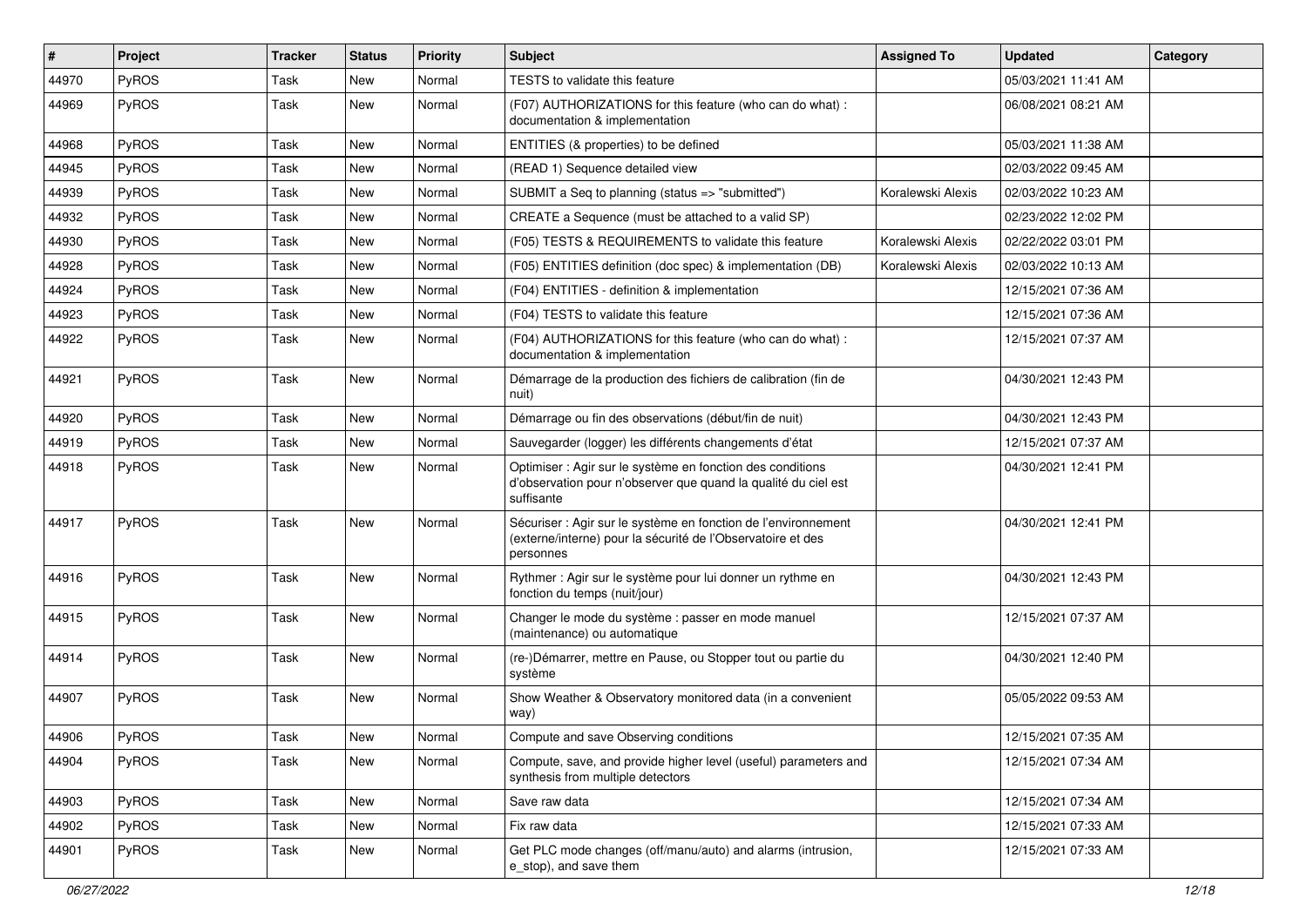| $\vert$ # | <b>Project</b> | Tracker | <b>Status</b> | <b>Priority</b> | <b>Subject</b>                                                                                                                                  | <b>Assigned To</b> | <b>Updated</b>      | Category |
|-----------|----------------|---------|---------------|-----------------|-------------------------------------------------------------------------------------------------------------------------------------------------|--------------------|---------------------|----------|
| 44900     | PyROS          | Task    | <b>New</b>    | Normal          | Read (from PLC and sensors) INSIDE environmental data (doors,<br>lights) for human safety                                                       |                    | 12/15/2021 07:33 AM |          |
| 44899     | PyROS          | Task    | New           | Normal          | Read (from PLC and sensors) OUTSIDE environmental data<br>(weather) for instruments security                                                    |                    | 12/14/2021 04:54 PM |          |
| 44898     | PyROS          | Task    | <b>New</b>    | Normal          | (F03) ENTITIES (& properties) to be defined                                                                                                     |                    | 12/15/2021 07:32 AM |          |
| 44897     | <b>PyROS</b>   | Task    | New           | Normal          | On peut voir la fiche détaillée d'un SP                                                                                                         |                    | 06/16/2021 11:29 AM |          |
| 44896     | PyROS          | Task    | <b>New</b>    | Normal          | On peut consulter la liste des SP                                                                                                               |                    | 06/18/2021 03:17 PM |          |
| 44894     | PyROS          | Task    | New           | Normal          | Un Observer peut créer un nouveau Proposal (SP) pour une<br>Période spécifique future                                                           |                    | 06/16/2021 11:28 AM |          |
| 44892     | PyROS          | Task    | <b>New</b>    | Normal          | SPs view (list & 1)                                                                                                                             |                    | 03/29/2022 09:17 AM |          |
| 44891     | PyROS          | Task    | New           | Normal          | Create/Update                                                                                                                                   |                    | 09/14/2021 11:48 AM |          |
| 44890     | PyROS          | Task    | <b>New</b>    | Normal          | SP CRUD                                                                                                                                         |                    | 03/29/2022 09:17 AM |          |
| 44886     | PyROS          | Task    | <b>New</b>    | Normal          | (F01) ENTITIES - definition & implementation                                                                                                    |                    | 10/12/2021 07:50 AM |          |
| 44881     | <b>PyROS</b>   | Task    | New           | Normal          | (F02) ENTITIES - definition & implementation                                                                                                    | Koralewski Alexis  | 10/11/2021 10:34 AM |          |
| 44880     | PyROS          | Task    | <b>New</b>    | Normal          | (F03) TESTS to validate this feature                                                                                                            |                    | 12/15/2021 07:32 AM |          |
| 44879     | PyROS          | Task    | New           | Normal          | (F03) AUTHORIZATIONS for this feature (who can do what) :<br>documentation & implementation                                                     |                    | 12/15/2021 07:32 AM |          |
| 44878     | PyROS          | Task    | <b>New</b>    | Normal          | (F02) TESTS to validate this feature                                                                                                            |                    | 11/03/2021 09:16 AM |          |
| 44867     | PyROS          | Task    | <b>New</b>    | High            | Mettre les TASKS dans la version v0.1 prévue pour juin, dans<br>doc-specs et dans redmine (puis planifier aussi les autres<br>versions futures) | Pallier Etienne    | 05/06/2021 06:19 PM |          |
| 44847     | PyROS          | Task    | <b>New</b>    | Normal          | (F01) TESTS (users) validant cette feature                                                                                                      | Koralewski Alexis  | 08/13/2021 01:55 PM |          |
| 44843     | PyROS          | Task    | New           | Normal          | ROLES : Un utilisateur peut avoir plusieurs roles                                                                                               |                    | 06/18/2021 03:15 PM |          |
| 44842     | PyROS          | Task    | New           | Normal          | <b>USER</b>                                                                                                                                     |                    | 10/12/2021 07:50 AM |          |
| 44835     | PyROS          | Task    | <b>New</b>    | Normal          | (F01) CRUD (utilisateur)                                                                                                                        |                    | 03/29/2022 09:14 AM |          |
| 44833     | PyROS          | Task    | New           | Normal          | Registration : un nouvel utilisateur doit pouvoir s'enregistrer<br>directement sur le site web (soumis à validation)                            | Koralewski Alexis  | 08/31/2021 02:16 PM |          |
| 44817     | PyROS          | Story   | New           | Normal          | REQ-202 Deux types de connexion utilisateurs (LDAP ou sans)                                                                                     |                    | 05/11/2021 03:43 PM |          |
| 44816     | PyROS          | Story   | <b>New</b>    | Normal          | REQ-201 Définir une esthétique Tarot                                                                                                            |                    | 05/12/2021 11:53 AM |          |
| 44815     | PyROS          | Story   | New           | Normal          | REQ-015 Ajustement dynamique des quotas utilisateurs                                                                                            |                    | 05/11/2021 04:11 PM |          |
| 44814     | PyROS          | Story   | New           | Normal          | REQ-101 Logs                                                                                                                                    |                    | 03/16/2022 04:38 PM |          |
| 44813     | PyROS          | Story   | New           | Normal          | REQ-123 Architecture extensible et Extensions privatisables                                                                                     |                    | 05/12/2021 12:21 PM |          |
| 44812     | PyROS          | Story   | New           | Normal          | *** REQ-200 FOR TAROT NETWORK INTEGRATION                                                                                                       |                    | 06/14/2021 01:13 PM |          |
| 44811     | PyROS          | Story   | New           | Normal          | *** REQ-100 FROM CCTP TAROT-NC & MEETINGS                                                                                                       |                    | 03/16/2022 04:38 PM |          |
| 44721     | PyROS          | Feature | New           | Normal          | *** GF4 - QUAL - Quality & Tests - High level tests (integration &<br>functional), plan tests, validation des exigences (qualif)                |                    | 03/16/2022 04:55 PM |          |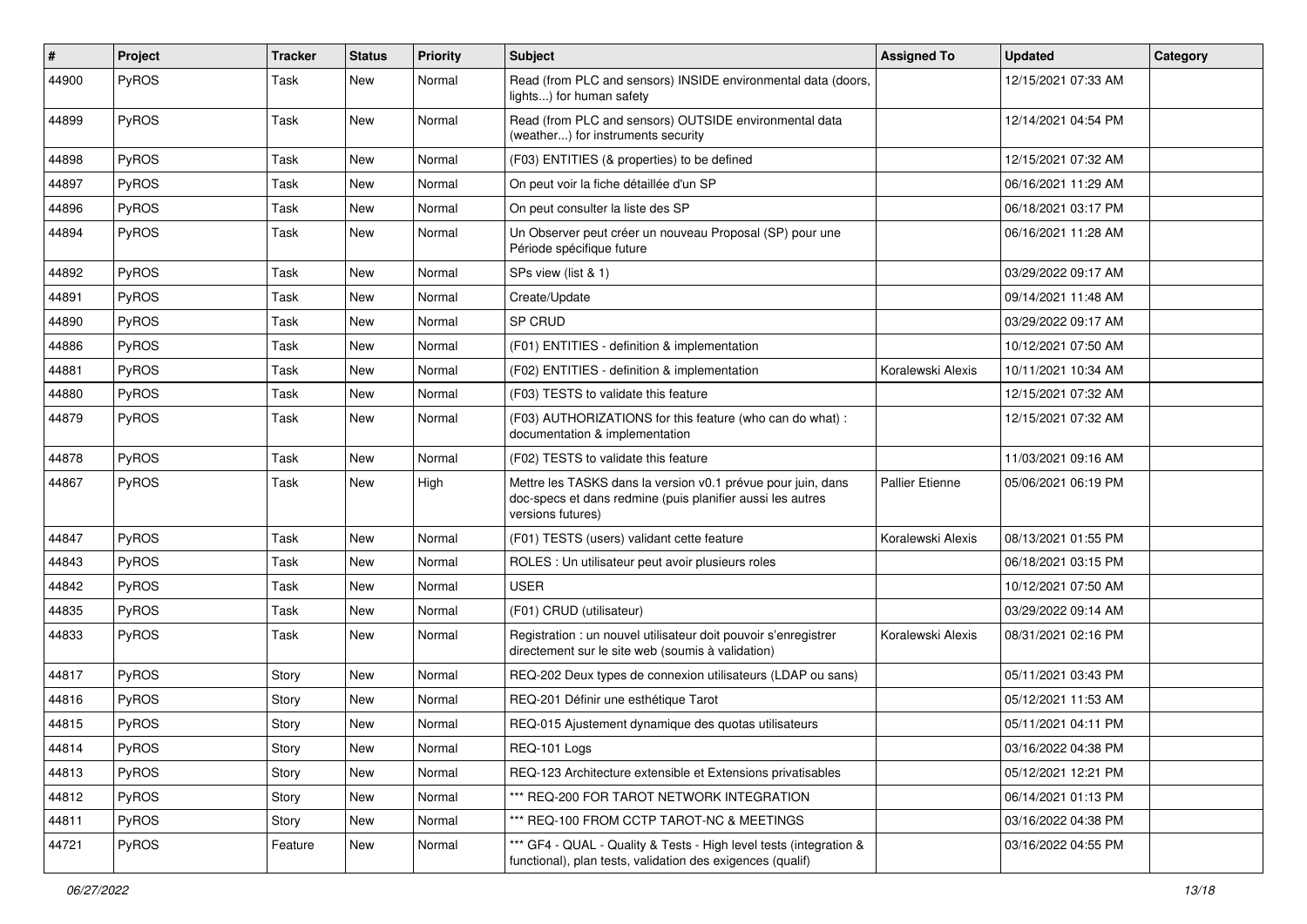| $\vert$ # | <b>Project</b> | <b>Tracker</b> | <b>Status</b> | Priority          | <b>Subject</b>                                                                                                     | <b>Assigned To</b>     | <b>Updated</b>      | Category |
|-----------|----------------|----------------|---------------|-------------------|--------------------------------------------------------------------------------------------------------------------|------------------------|---------------------|----------|
| 44719     | PyROS          | Story          | New           | Normal            | REQ-010 Ordonnancement des requêtes                                                                                |                        | 07/01/2021 08:30 AM |          |
| 44718     | PyROS          | Story          | New           | Normal            | **** REQ-025 AJOUT TNC                                                                                             |                        | 06/14/2021 01:19 PM |          |
| 44717     | PyROS          | Story          | New           | Normal            | **** REQ-022 TAROT NC                                                                                              |                        | 06/14/2021 01:19 PM |          |
| 44716     | PyROS          | Story          | New           | Normal            | **** REQ-071 AJOUT OSMOSE                                                                                          |                        | 06/14/2021 01:19 PM |          |
| 44715     | PyROS          | Story          | New           | Normal            | **** REQ-065 AJOUT UPGRADE                                                                                         |                        | 06/14/2021 01:19 PM |          |
| 44713     | PyROS          | Story          | New           | Normal            | **** REQ-020 CCTP                                                                                                  |                        | 07/01/2021 08:30 AM |          |
| 44661     | PyROS          | Feature        | <b>New</b>    | Normal            | *** SF13 - IAF - Images Fetching (quicklook & download)                                                            |                        | 03/15/2022 04:49 PM |          |
| 44659     | PyROS          | Feature        | New           | Normal            | *** GF3 - INFRA - Hardware, Operating System, Network,<br>Security & Safety                                        |                        | 03/16/2022 04:51 PM |          |
| 44658     | PyROS          | Feature        | New           | High              | *** SF15 - SST - START&STOP - System Startup (launch),<br>monitoring, and Shutdown                                 |                        | 05/24/2022 02:55 PM |          |
| 44584     | PyROS          | Feature        | New           | Normal            | *** SF10 - CAL - Calibration (Dark/Bias/Flat)                                                                      |                        | 03/15/2022 04:48 PM |          |
| 44514     | PyROS          | Feature        | <b>New</b>    | Normal            | *** SF11 - IPC - Images Processing (Grenouille)                                                                    | Klotz Alain            | 03/15/2022 04:44 PM |          |
| 44393     | PyROS          | Task           | New           | Normal            | Back Office (Administration) - Site django admin                                                                   | Koralewski Alexis      | 02/02/2022 12:07 PM |          |
| 44389     | PyROS          | Task           | New           | High              | (GF1) PROJECT MANAGEMENT (REDMINE FORGE) :<br>Features, tasks, gantt, kanban                                       |                        | 03/04/2022 11:56 AM |          |
| 44366     | PyROS          | Task           | <b>New</b>    | Normal            | Licence (GPL)                                                                                                      | <b>Pallier Etienne</b> | 04/29/2021 10:50 AM |          |
| 44362     | PyROS          | Task           | <b>New</b>    | High              | Lier commits à tasks (commit auto close tasks)                                                                     | <b>Pallier Etienne</b> | 03/29/2021 03:49 PM |          |
| 44355     | PyROS          | Task           | New           | Normal            | Construire une nouvelle grammaire générique de commandes,<br>basée sur INDI (pyros doit parler INDI par défaut)    |                        | 03/25/2021 05:37 PM |          |
| 44329     | PyROS          | Task           | New           | High              | Migration gitlab sur IN2P3                                                                                         |                        | 12/14/2021 12:08 PM |          |
| 44172     | <b>PyROS</b>   | Feature        | New           | High              | *** SF14 - OCF - Observatory Unit & Site Configuration                                                             |                        | 01/29/2022 01:24 AM |          |
| 44168     | PyROS          | Task           | New           | High              | (GF2) INSTALL & DEPLOY                                                                                             |                        | 03/16/2022 07:27 AM |          |
| 44166     | PyROS          | Task           | New           | High              | (GF1) DOCUMENTATION                                                                                                |                        | 03/04/2022 11:57 AM |          |
| 44165     | PyROS          | Feature        | New           | Normal            | *** SF16 - DSH - General monitoring : Dashboard (website)                                                          |                        | 03/15/2022 11:26 PM |          |
| 44164     | PyROS          | Feature        | <b>New</b>    | Normal            | *** SF12 - IAN - Images Analysis (Triton)                                                                          |                        | 03/15/2022 04:48 PM |          |
| 44163     | PyROS          | Feature        | New           | Normal            | *** SF09 - CMC - Command Control - Telescope & Instruments<br>Control & Monitoring (DeviceController, AgentDevice) |                        | 03/16/2022 07:28 AM |          |
| 44162     | PyROS          | Feature        | <b>New</b>    | High              | *** SF08 - EXE (SOX) - Observation Sequence (SO) eXecution                                                         |                        | 03/15/2022 04:46 PM |          |
| 44161     | PyROS          | Feature        | New           | <sub>I</sub> High | ** SF04 - SPV - System Coordination & Supervision :<br>Majordome (Conducting) (head)                               |                        | 03/15/2022 04:45 PM |          |
| 44160     | PyROS          | Feature        | <b>New</b>    | Normal            | *** SF07 - PLN - Observation Sequences Planning & Scheduling                                                       |                        | 03/15/2022 04:46 PM |          |
| 44159     | PyROS          | Feature        | New           | Normal            | *** SF03 - ENV - Environment Monitoring (int/ext, observatory &<br>weather)                                        |                        | 05/05/2022 09:54 AM |          |
| 44158     | PyROS          | Feature        | New           | Normal            | *** SF06 - ALR - Alerts Management                                                                                 |                        | 03/15/2022 04:46 PM |          |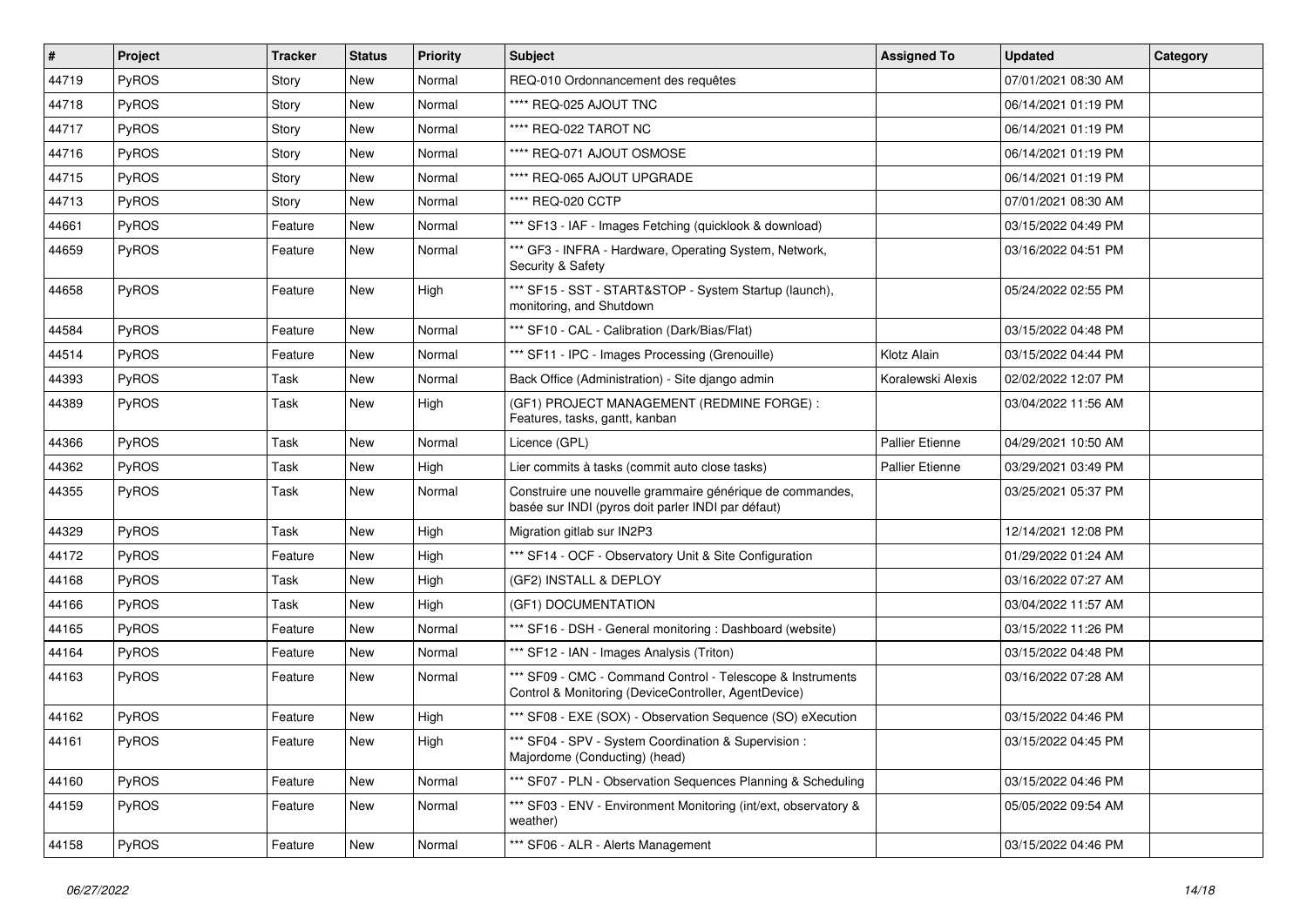| $\vert$ # | Project      | <b>Tracker</b> | <b>Status</b> | Priority | <b>Subject</b>                                                                                                                        | <b>Assigned To</b>     | <b>Updated</b>      | Category  |
|-----------|--------------|----------------|---------------|----------|---------------------------------------------------------------------------------------------------------------------------------------|------------------------|---------------------|-----------|
| 44153     | PyROS        | Feature        | New           | Normal   | *** SF05 - SEQ - Observation Sequences Management                                                                                     | Koralewski Alexis      | 02/23/2022 10:45 AM |           |
| 44151     | PyROS        | Feature        | <b>New</b>    | High     | *** GF1 - PROJ - Project management, documentation, formation<br>des utilisateurs, interfaces, plan de justification de la définition |                        | 01/31/2022 11:32 AM |           |
| 44148     | PyROS        | Feature        | New           | High     | *** GF2 - INST - Config, Install, udpate, deploy (IRAP, CNES,<br>TAROT)                                                               |                        | 03/16/2022 07:27 AM |           |
| 49150     | <b>PyROS</b> | Task           | New           | High     | Ajout du script PYROS wrapper sur pyros.py pour gérer<br>proprement tous les contextes d'appel                                        | <b>Pallier Etienne</b> | 01/31/2022 11:36 AM | Evolution |
| 44388     | PyROS        | Task           | New           | High     | (GF2) SOURCE CODE MANAGEMENT (GITLAB)                                                                                                 |                        | 02/02/2022 12:28 PM | Evolution |
| 44356     | <b>PyROS</b> | Task           | New           | Normal   | tester la nouvelle grammaire INDI sur un telescope                                                                                    |                        | 03/25/2021 05:38 PM | Evolution |
| 9534      | Pipelet      | Feature        | New           | Normal   | logging of stdout and stderr                                                                                                          |                        | 03/25/2015 02:31 PM |           |
| 8262      | Pipelet      | Feature        | <b>New</b>    | Normal   | LocalRepository: recursive search of segment source script                                                                            |                        | 10/19/2014 05:13 PM |           |
| 3992      | Pipelet      | Feature        | New           | Low      | directory in data with specific color                                                                                                 |                        | 02/20/2013 05:19 PM |           |
| 3954      | Pipelet      | Task           | New           | Low      | Documentation: Environment cheat sheet                                                                                                |                        | 02/13/2013 11:00 AM |           |
| 2753      | Pipelet      | Bug            | New           | Urgent   | retrieve hook name from source code                                                                                                   |                        | 05/22/2012 02:36 PM |           |
| 1566      | Pipelet      | Bug            | New           | Low      | Bug daemon cherrypy on Macintosh                                                                                                      |                        | 05/10/2011 12:14 PM |           |
| 1437      | Pipelet      | Bug            | New           | Normal   | str_parents not updated in time for glob_parent                                                                                       |                        | 03/10/2011 05:51 PM |           |
| 1337      | Pipelet      | Task           | New           | Normal   | logged subprocess improvement                                                                                                         |                        | 03/08/2011 09:07 PM |           |
| 1336      | Pipelet      | Task           | <b>New</b>    | Low      | Add comments in multiplex                                                                                                             |                        | 02/24/2011 10:17 AM |           |
| 1178      | Pipelet      | Task           | <b>New</b>    | High     | writing mysql and postgre backends                                                                                                    |                        | 02/13/2013 10:49 AM |           |
| 748       | Pipelet      | Feature        | New           | Low      | Git and CVS repositories                                                                                                              | Le Jeune Maude         | 03/11/2011 11:41 AM |           |
| 4068      | Pipelet      | Bug            | New           | High     | Tagging works randomly with kongueror                                                                                                 |                        | 03/07/2013 10:39 AM | Web       |
| 12978     | <b>PEM</b>   | Bug            | New           | Low      | pem-sync pull                                                                                                                         |                        | 03/24/2016 05:11 PM |           |
| 12976     | <b>PEM</b>   | Feature        | <b>New</b>    | Low      | pem-sync co_pem                                                                                                                       |                        | 03/24/2016 05:00 PM |           |
| 12975     | <b>PEM</b>   | Feature        | New           | Normal   | pem-sync co_pem                                                                                                                       |                        | 03/24/2016 04:54 PM |           |
| 12974     | <b>PEM</b>   | Feature        | New           | Normal   | pem-sync cp_pem                                                                                                                       |                        | 03/24/2016 04:52 PM |           |
| 12963     | <b>PEM</b>   | Bug            | New           | Normal   | add tool crash                                                                                                                        |                        | 03/24/2016 09:10 AM |           |
| 12962     | <b>PEM</b>   | Bug            | New           | Normal   | pem-sync list ???                                                                                                                     |                        | 03/24/2016 09:05 AM |           |
| 12961     | <b>PEM</b>   | Feature        | New           | Normal   | <b>PEM</b> version                                                                                                                    |                        | 03/24/2016 09:03 AM |           |
| 10314     | <b>PEM</b>   | Bug            | New           | High     | Environment compliant with CLI                                                                                                        |                        | 07/07/2015 09:57 AM |           |
| 10313     | <b>PEM</b>   | <b>Bug</b>     | New           | Normal   | Error message to change !                                                                                                             |                        | 07/07/2015 09:51 AM |           |
| 10274     | <b>PEM</b>   | Bug            | New           | Normal   | SYSTEM.ASSERTIONS.ASSERT FAILURE                                                                                                      |                        | 07/01/2015 11:12 AM |           |
| 10273     | PEM          | Feature        | New           | Normal   | Easier configuration process                                                                                                          |                        | 07/01/2015 11:11 AM |           |
| 597       | Oval         | Feature        | New           | Normal   | YAML comme langage de configuration?                                                                                                  |                        | 05/11/2010 01:36 PM |           |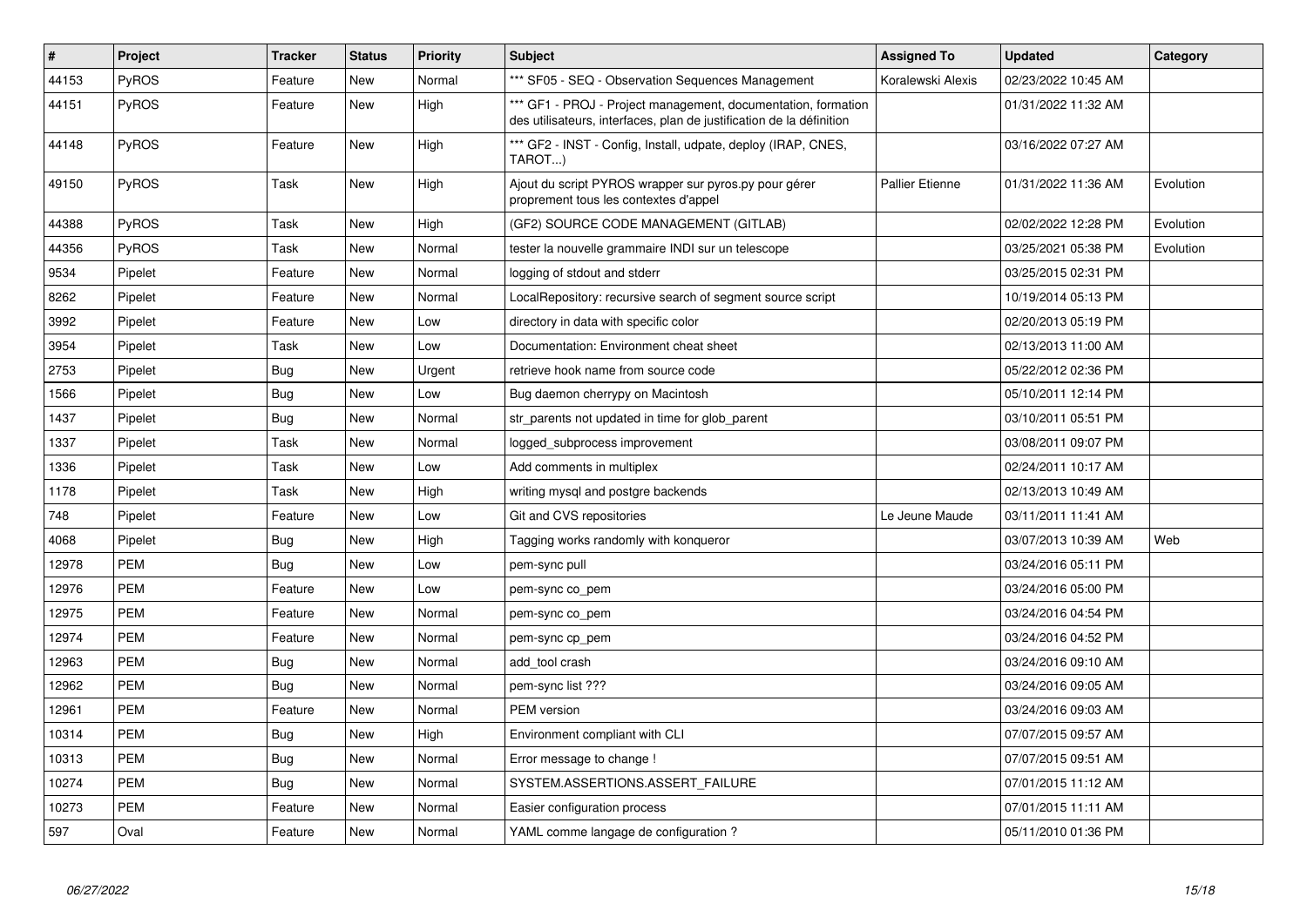| $\vert$ # | Project                            | <b>Tracker</b> | <b>Status</b> | <b>Priority</b> | Subject                                                                       | <b>Assigned To</b>   | <b>Updated</b>      | Category                         |
|-----------|------------------------------------|----------------|---------------|-----------------|-------------------------------------------------------------------------------|----------------------|---------------------|----------------------------------|
| 1083      | Oval                               | Bug            | New           | Immediate       | oval log -gui                                                                 |                      | 11/16/2010 11:45 AM | <b>Command Line</b><br>Interface |
| 1082      | Oval                               | Bug            | New           | Low             | NO DIFF                                                                       |                      | 11/16/2010 11:44 AM | <b>Command Line</b><br>Interface |
| 905       | Oval                               | Bug            | <b>New</b>    | Urgent          | Use of parenthesis in diffline regular expression                             | <b>Chamont David</b> | 09/14/2010 06:17 PM | Diff command                     |
| 33        | Oval                               | Feature        | New           | Normal          | Support for gzipped ref files                                                 | <b>Chamont David</b> | 02/16/2009 07:23 PM | Diff command                     |
| 35        | Oval                               | Feature        | <b>New</b>    | Normal          | Give less importance to the build step                                        | <b>Chamont David</b> | 02/16/2009 07:41 PM | Documentation                    |
| 32        | Oval                               | Bug            | <b>New</b>    | Normal          | Write a more detailed configuration doc                                       | <b>Chamont David</b> | 02/16/2009 07:18 PM | Documentation                    |
| 37        | Oval                               | Feature        | <b>New</b>    | Low             | Automatically select the shell flavor                                         | <b>Chamont David</b> | 02/16/2009 07:44 PM | Implementation                   |
| 34        | Oval                               | Feature        | New           | Normal          | Extend input/output control                                                   | <b>Chamont David</b> | 02/16/2009 07:27 PM | Implementation                   |
| 26        | Oval                               | Bug            | <b>New</b>    | Low             | Commands options not well propagated, when declared within an<br>OvalFile     | <b>Chamont David</b> | 02/16/2009 06:50 PM | Implementation                   |
| 25        | Oval                               | <b>Bug</b>     | <b>New</b>    | Low             | Temporary files after a crash                                                 | <b>Chamont David</b> | 02/16/2009 06:46 PM | Implementation                   |
| 22        | Oval                               | <b>Bug</b>     | New           | Low             | Deliver messages when ISA fails                                               | <b>Chamont David</b> | 02/16/2009 06:22 PM | Implementation                   |
| 923       | Oval                               | Feature        | <b>New</b>    | Normal          | oval reset                                                                    | <b>Chamont David</b> | 09/20/2010 05:16 PM | Other                            |
| 36        | Oval                               | Feature        | <b>New</b>    | Low             | Extend tasks with begin/end directory commands                                | <b>Chamont David</b> | 02/16/2009 07:42 PM | Other                            |
| 29        | Oval                               | Feature        | <b>New</b>    | Low             | The build tool should handle directories?                                     | <b>Chamont David</b> | 02/16/2009 07:06 PM | Other                            |
| 28        | Oval                               | <b>Bug</b>     | New           | Low             | "oval validate" should remove differences in "oval log"                       | <b>Chamont David</b> | 12/08/2010 09:47 PM | Other                            |
| 21        | Oval                               | Bug            | <b>New</b>    | Normal          | What happens when a subdirectory is reused in several<br>environments?        | <b>Chamont David</b> | 02/16/2009 07:00 PM | OvalFile                         |
| 174       | Oval                               | Feature        | <b>New</b>    | High            | oval run -o                                                                   | <b>Chamont David</b> | 10/02/2009 02:47 PM | Run command                      |
| 172       | Oval                               | Bug            | New           | Urgent          | Automatic variables                                                           | <b>Chamont David</b> | 10/02/2009 02:24 PM | Run command                      |
| 31        | Oval                               | Feature        | <b>New</b>    | Normal          | Apply a command to a subdirectory subset?                                     | <b>Chamont David</b> | 02/16/2009 07:14 PM | Run command                      |
| 30        | Oval                               | Feature        | New           | High            | Use environments as targets to the step commands                              | <b>Chamont David</b> | 02/16/2009 07:12 PM | Run command                      |
| 27        | Oval                               | Bug            | New           | Low             | Some commands should not require a current valid directory                    | <b>Chamont David</b> | 02/16/2009 06:51 PM | Site Customization<br>& Flavors  |
| 35044     | operations-portal-users            | Feature        | New           | Normal          | New ROD dashboard                                                             |                      | 09/20/2018 10:42 AM | Dashboard                        |
| 23257     | operations-portal-users            | <b>Bug</b>     | New           | Normal          | Downtime notification admin page                                              |                      | 10/25/2017 03:57 PM | Downtime<br>Notification         |
| 35045     | operations-portal-users            | Feature        | <b>New</b>    | Normal          | Tasks for the release                                                         |                      | 09/20/2018 10:48 AM | <b>Others</b>                    |
| 31881     | Narval Standalone                  | Feature        | New           | Normal          | Logs de l'instance                                                            | Théo Le Guen         | 04/24/2018 03:59 PM |                                  |
| 11452     | LSTCam low-level data<br>analysis  | Task           | New           | High            | Definition of LST mini-camera tests                                           | Nakajima Daisuke     | 05/31/2018 04:54 PM |                                  |
| 11561     | LST stereo trigger study           | Task           | New           | Normal          | Small-scale MC production for testing the effect of LST-MST<br>stereo trigger | Hrupec Dario         | 04/15/2016 03:34 PM |                                  |
| 2109      | LPC Service Informatique   Support |                | New           | Low             | imprimantes                                                                   | Jammes Fabrice       | 10/19/2011 10:12 AM |                                  |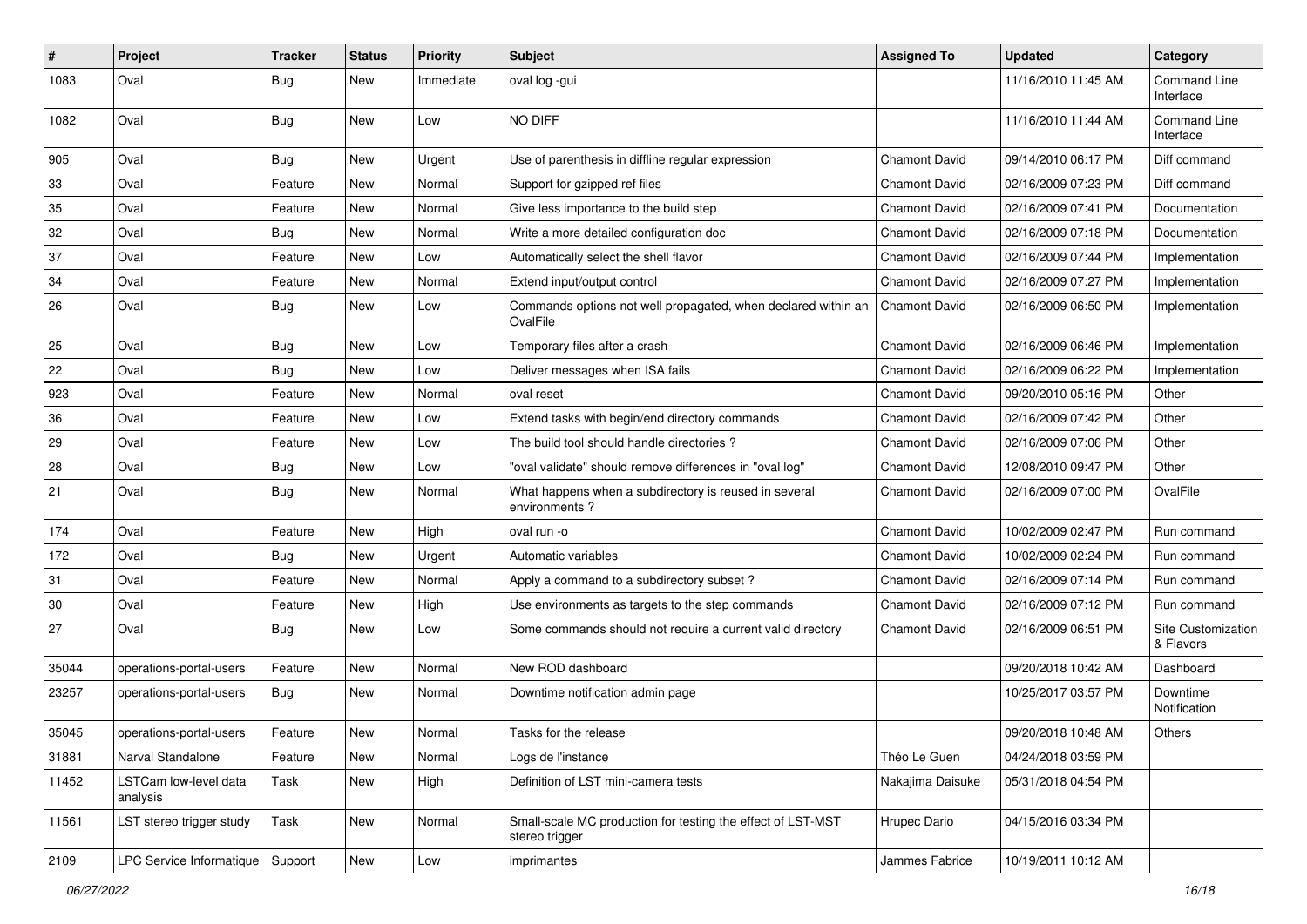| $\sharp$ | <b>Project</b>  | <b>Tracker</b> | <b>Status</b> | <b>Priority</b> | <b>Subject</b>                                                                                                              | <b>Assigned To</b> | <b>Updated</b>      | Category |
|----------|-----------------|----------------|---------------|-----------------|-----------------------------------------------------------------------------------------------------------------------------|--------------------|---------------------|----------|
| 8369     | LC2             | Feature        | New           | Normal          | Standardize by relying on GNU getopt instead of proprietary<br>cmdline                                                      | Lafage Vincent     | 10/27/2014 07:06 PM |          |
| 8099     | LC2             | Feature        | New           | High            | Add business rule forbidding empty CRT-DSP configuration (at<br>least 1 manu per CRT DSP)                                   | Lafage Vincent     | 10/27/2014 07:00 PM |          |
| 2118     | LC <sub>2</sub> | Feature        | New           | Low             | Prepare the Command Line Interface of validator to parse rdRam                                                              | Lafage Vincent     | 10/20/2011 04:20 PM |          |
| 2112     | LC2             | Feature        | New           | Low             | Rorc lib                                                                                                                    |                    | 04/08/2013 06:11 PM |          |
| 2076     | LC <sub>2</sub> | Feature        | New           | Low             | Finer grained report for boot Crocus script                                                                                 |                    | 10/11/2011 02:18 PM |          |
| 37910    | Lavoisier       | Feature        | <b>New</b>    | High            | do not log AdaptorException when they are already sent to the<br>user                                                       |                    | 07/25/2019 09:41 AM |          |
| 37461    | Lavoisier       | Feature        | New           | Normal          | add support for jdk 11                                                                                                      |                    | 04/25/2019 01:53 PM |          |
| 35692    | Lavoisier       | Bug            | New           | Normal          | namespace not removed for a given use-case                                                                                  |                    | 11/27/2018 05:35 PM |          |
| 34801    | Lavoisier       | Feature        | New           | Normal          | add support for attribute @if in element view/variable                                                                      |                    | 07/31/2018 12:57 PM |          |
| 11484    | Lavoisier       | Feature        | New           | Low             | improve command "lavoisier-upgrade.sh"                                                                                      |                    | 04/10/2018 11:06 AM |          |
| 9799     | Lavoisier       | Feature        | <b>New</b>    | Normal          | esxl function missing : add-duration                                                                                        |                    | 04/30/2015 11:00 AM |          |
| 9704     | Lavoisier       | Feature        | <b>New</b>    | Normal          | add option --override to lavoisier-upgrade.sh                                                                               |                    | 04/15/2015 10:07 AM |          |
| 8379     | Lavoisier       | Bug            | New           | Normal          | NullPointerException at startup                                                                                             |                    | 10/28/2014 04:49 PM |          |
| 8217     | Lavoisier       | <b>Bug</b>     | New           | Normal          | Logo demo view seems broken                                                                                                 |                    | 10/13/2014 02:06 PM |          |
| 8132     | Lavoisier       | Feature        | <b>New</b>    | Normal          | support attribute @first-child-attributes in <element></element>                                                            |                    | 09/30/2014 04:28 PM |          |
| 8055     | Lavoisier       | <b>Bug</b>     | New           | Normal          | view "debug" fails when Lavoisier is installed in a directory with<br>special character                                     |                    | 09/19/2014 05:02 PM |          |
| 7811     | Lavoisier       | Feature        | <b>New</b>    | Normal          | support server-side argument validation with XPath                                                                          |                    | 07/30/2014 05:05 PM |          |
| 7460     | Lavoisier       | Feature        | <b>New</b>    | High            | support HTTP proxy                                                                                                          |                    | 02/17/2015 01:04 PM |          |
| 11915    | Lavoisier       | Feature        | New           | Normal          | change the parameters of plugin ChartRenderer                                                                               |                    | 02/05/2016 12:25 PM | Adaptors |
| 10315    | Lavoisier       | Feature        | New           | Normal          | Index size of Indexed File Cache plugin is limited by the max<br>number of inodes                                           |                    | 07/07/2015 10:12 AM | Adaptors |
| 9778     | Lavoisier       | Feature        | New           | Normal          | support cookies in HTTPConnector                                                                                            |                    | 04/28/2015 01:39 PM | Adaptors |
| 9623     | Lavoisier       | Bug            | New           | Normal          | Synchronous Cache Connector stays in building state until the<br>calling view is finished                                   |                    | 04/01/2015 06:21 PM | Adaptors |
| 9607     | Lavoisier       | Feature        | New           | Normal          | Add SAML 2.0 support in Lavoisier                                                                                           |                    | 04/01/2015 11:32 AM | Adaptors |
| 9560     | Lavoisier       | Feature        | New           | Normal          | SurroundSerializer should ignore header lines (starting with )</td <td></td> <td>03/30/2015 10:17 AM</td> <td>Adaptors</td> |                    | 03/30/2015 10:17 AM | Adaptors |
| 9559     | Lavoisier       | Feature        | New           | Normal          | develop a TextRenderer plugin                                                                                               |                    | 03/30/2015 10:15 AM | Adaptors |
| 9467     | Lavoisier       | Feature        | New           | Normal          | improve flexibility of JSONRenderer                                                                                         |                    | 03/16/2015 01:54 PM | Adaptors |
| 8260     | Lavoisier       | Feature        | New           | Normal          | develop plugin ElementProcessor                                                                                             |                    | 10/17/2014 07:10 PM | Adaptors |
| 8259     | Lavoisier       | Feature        | <b>New</b>    | Normal          | support parameter "renderer" in ZipRenderer and GZipRenderer                                                                |                    | 10/17/2014 07:08 PM | Adaptors |